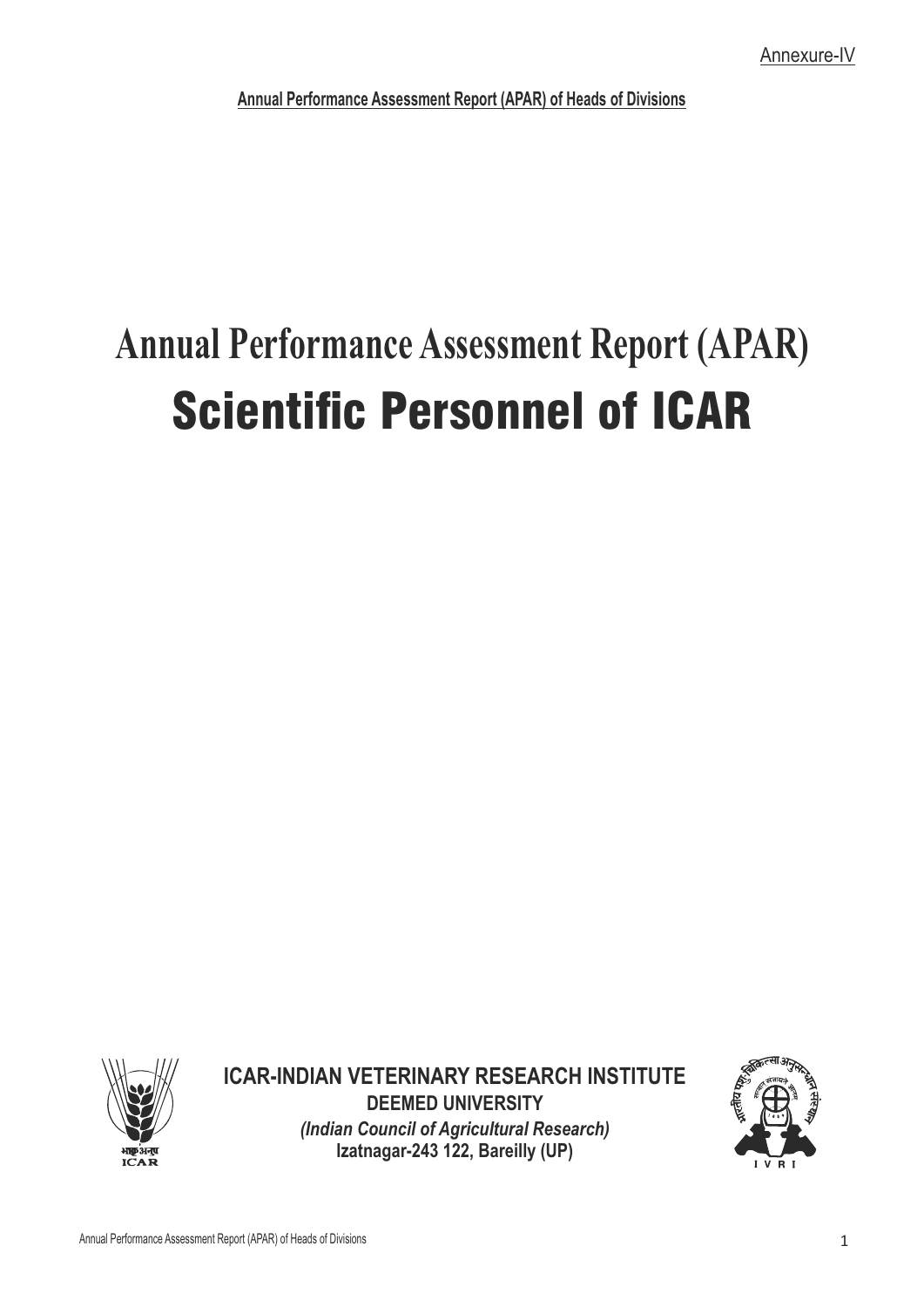| <b>CONTENTS</b> |
|-----------------|
|                 |

| <b>S. No.</b> | <b>Particulars</b>                                                                         | Page<br>No. |  |
|---------------|--------------------------------------------------------------------------------------------|-------------|--|
| A.            | Prologue                                                                                   |             |  |
| <b>B.</b>     | <b>Revision of Annual Performance Assessment Report (APAR)</b>                             |             |  |
|               | <b>System</b>                                                                              |             |  |
|               |                                                                                            |             |  |
|               | i. Principle<br>ii. Process                                                                |             |  |
|               | iii. Content                                                                               |             |  |
|               |                                                                                            |             |  |
| C.            | <b>Epilogue</b>                                                                            |             |  |
| D.            | Revised Annual Performance Assessment Report (APAR) Form                                   |             |  |
|               | $Part - 1$ : General particulars by the Administrative Office                              |             |  |
|               | $Part - 2$ : Self-assessment by the Scientist reported upon                                |             |  |
|               | 2.1 Activities and achievements                                                            |             |  |
|               | 2.1.1 Details of Outputs                                                                   |             |  |
|               | 2.1.2 Additional information                                                               |             |  |
|               | 3. Peer recognition                                                                        |             |  |
|               | 4. Resource generation                                                                     |             |  |
|               | 5. Professional growth and development<br>$Part - 3$ : Assessment by the Reporting Officer |             |  |
|               |                                                                                            |             |  |
|               | 3.1. Length of service of the Scientist being reported under your                          |             |  |
|               | supervision                                                                                |             |  |
|               | 3.2 Comments on Part $-2$                                                                  |             |  |
|               | 3.3 Assessment of significant achievements                                                 |             |  |
|               | 3.4 General assessment                                                                     |             |  |
|               | 3.5 Overall Grading                                                                        |             |  |
|               | 3.6 Remarks and overall grading by the Reviewing Officer                                   |             |  |
|               |                                                                                            |             |  |
| Ε.            | <b>Guidelines</b>                                                                          |             |  |
|               | Annexure I: Filling of APAR Form                                                           |             |  |
|               | Annexure II: Setting targets and milestones                                                |             |  |
|               | Annexure III: Grading of Scientists by Reporting & Reviewing                               |             |  |
|               | <b>Officers</b>                                                                            |             |  |
|               | Annexure IV: Time schedule for preparation/completion of APAR                              |             |  |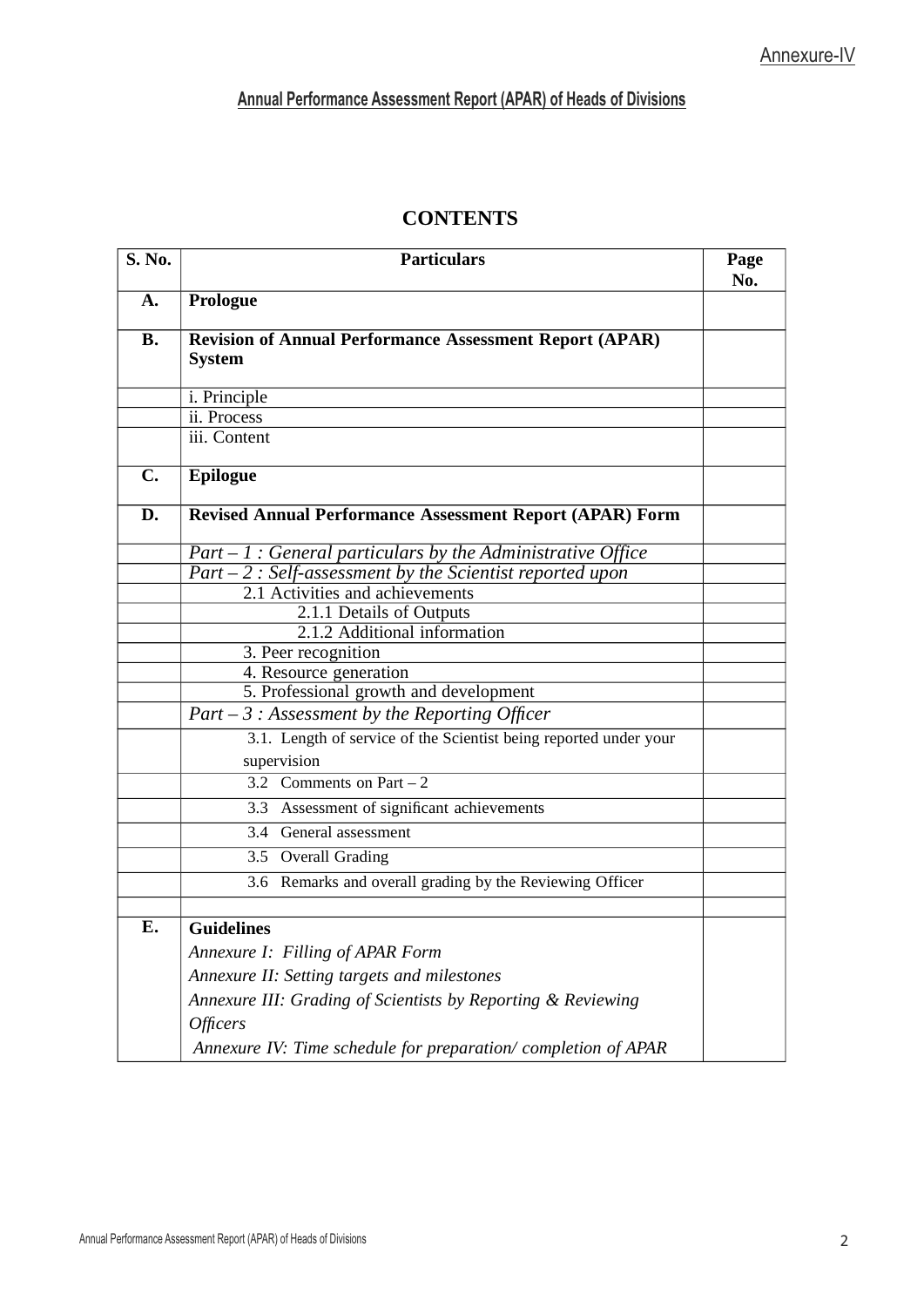#### **Annual Performance Assessment Report (APAR) System for Scientific Personnel of ICAR**

#### **A. Prologue**

Indian Council of Agricultural Research (ICAR) is one of the largest scientific organizations devoted to agricultural research and education in the country. Through its vast network of institutions spread across the entire length and breadth of the country, it caters to the research and educational needs in agriculture at the national level. It takes pride in having the highly qualified scientific manpower, numbering around 5000, who bring laurels to the country in general and to ICAR in particular. Its contribution towards making the country self-sufficient in food production has received universal recognition. Besides its basic role in increasing agricultural production and productivity through appropriate technologies and in developing the high quality scientific manpower through its relevant academic/training activity, it provides policy support to the Government on all matters relating to agricultural research and education.

The ICAR largely owes its achievements to the devotion and untiring efforts of its scientific community. Over the years, it has evolved dynamic systems to evaluate the achievement of scientists against the targets set for various tasks and suitably reward them based on their level of performance. One of the basic components of the evaluation system is the preparation and documentation of Annual Assessment Report (AAR). From a mere subjective assessment of the performance of scientists, an improved AAR system has been developed by the Council so as to infuse more objectivity through a process of quantification and grading of their achievements. The revised AAR form for the scientific personnel has been introduced for adoption from the assessment year 2003 – 2004 (vide  $\overline{ICAR}$  letter no. 2(3)/96-Per.IV dated 5<sup>th</sup> November 2003).

The Department of Personnel and Training (DoPT) of the Government of India has developed guidelines for the preparation and maintenance of Annual Performance Assessment Report (APAR) in respect of All India Services (vide DoPT letter no.  $21011/1/2005-Estt$   $(A)(Pt-II)$  dated  $23<sup>rd</sup>$  July 2009), wherein the format for numerical grading of the achievements of Group 'A' Officers by the Reporting and Reviewing Authority has been elaborated. The ICAR endorsed these guidelines and communicated to its Institutes for information and further guidance (vide ICAR letter no. 21-23/2009-CDN dated 17<sup>th</sup> August 2009). As a follow-up, the National Academy of Agricultural Research Management (NAARM) has been asked to revise the existing AAR system currently in vogue for the scientific personnel of ICAR.

In this context, ICAR has asked NAARM to review and revise the existing Annual Performance Assessment Report (APAR) form in respect of scientists in accordance with DoPT guidelines. Accordingly, the existing AAR system has been revised after thorough review and interaction with some Senior Officers at NAARM. Apart from DoPT guidelines, the APAR system followed for the scientific personnel of the Council of Scientific and Industrial Research (CSIR), as well as the score card system adopted by the Agricultural Scientists Recruitment Board (ASRB) for promotion of scientists under the Career Advance Scheme (CAS) of ICAR have also been consulted during revision.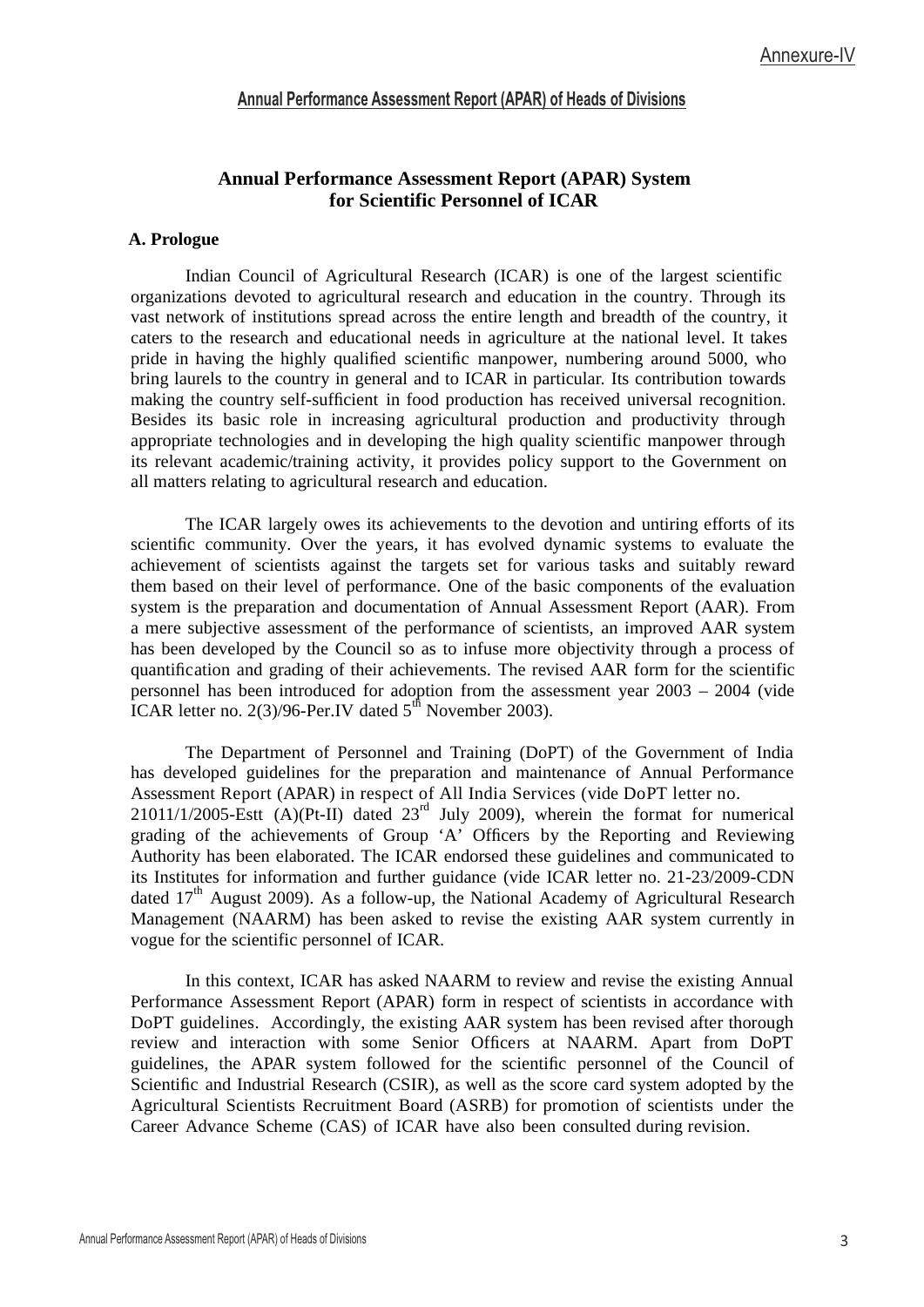#### **B. Revision of Annual Performance Assessment Report (APAR) System**

Keeping the aforesaid points in view, the existing APAR system followed in ICAR has been revised by incorporating the DoPT guidelines and the salient features of the assessment system followed in CSIR institutes, as well as the prevailing ASRB score card system adopted for the promotion of ICAR scientists. The basic principle followed for revision including the process envisaged and the content modified; and the revised APAR form for the scientific personnel of ICAR are presented along with necessary guidelines in the following section.

#### **i. Principle**

It is in the interest of all categories of ICAR scientists that they should know how well or otherwise they are performing their job. Genuine feedback information from periodical assessment of their performance would facilitate them to plan their career development in a systematic manner. Knowing their deficiency in time, if any, would enable them to take special efforts to overcome their shortcomings keeping in view their career advancement in the long run.

The performance of scientists is assessed regularly on an annual basis (April - March) through Annual Performance Assessment Report (APAR). It is an important document which provides the basic and vital inputs for assessing the suitability of individual scientists for their further career advancement. The APAR is a means to an end and not an end itself. It should be considered as a true indicator of the achievement of scientists and not as a mere controlling tool. It is not meant to be a fault finding tool but a development tool for career planning of scientists.

Performance assessment should be considered as a human resource development tool in order to enable the scientists to realize their true potential. It is meant to be a joint exercise between the scientist reported upon and the Reporting Officer who supervises his/her work. At the beginning of the year, the Reporting Officer has to set quantitative/ physical targets in consultation with each of the scientists working under them. It is the duty of the Reporting Officer to give the scientists a clear understanding of the tasks to be performed and to provide them with the required resources to effectively perform the tasks assigned to them. It is for the scientists to contribute to the best of their ability through better achievement of the given tasks, both in quantity and quality, by making optimum use of the resources provided.

It is of vital concern both for the Reporting Officer and the Reviewing Officer to write the APAR of their scientists in an objective and impartial manner. Their objective assessment would not only assist them in providing proper guidance for those scientists who perform below expectations, but also in taking credit for the good work done by their scientists. They should have a clear perception of the objectives of performance assessment, i.e., i) to improve the performance of scientists in their present job; and ii) to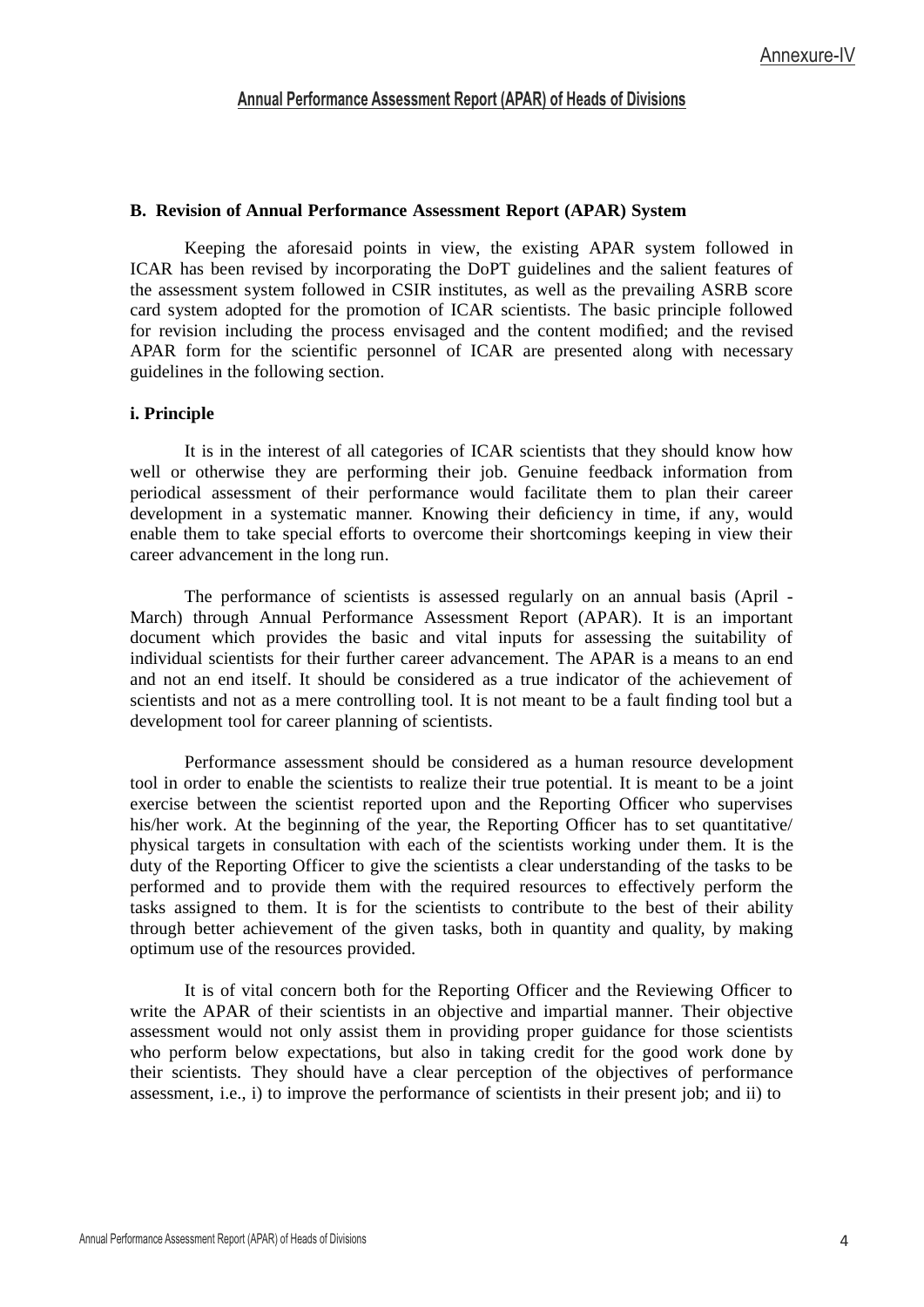assess the potentialities of scientists and prepare them through appropriate feedback and guidance for their career opportunities in future.

The basic principle of the revised assessment system demands that the full APAR including the overall grade and general assessment by the Reporting Officer be communicated to the concerned scientist after it is completed with the remarks of the Reviewing Officer. The scientist reported upon to be given the opportunity to make representation against the entries and final grading given in the APAR, if he/she is not fully in agreement with the assessment made by the Reporting and Reviewing Officers. The competent authority may then consider the representation of the grieved scientist, if necessary, in consultation with the Reporting Officer and/or Reviewing Officer. After due consideration, the competent authority may accept and modify the APAR or reject it. The decision of the competent authority will be final.

#### **ii. Process**

A series of time-bound steps are involved in the preparation and documentation of APAR for the scientific personnel of ICAR, as under:

- Distribution of APAR form to the Scientist to be reported upon, after completion of Part 1 by the Administrative Office.
- Submission of self-assessment of activities and accomplishments by the Scientist reported upon in Part 2 to the Reporting Officer.
- Submission of report by the Reporting Officer in Part 3 to the Reviewing Officer, after evaluating the self-assessment submitted by the Scientist reported upon and awarding numerical grade as per the specific guidelines set for the purpose.
- Completion of report by the Reviewing Officer and sending it to APAR Section/ Cell, after recording critical remarks on the evaluation by the Reporting Officer and awarding own numerical grade, as per the guidelines, in Part 3.
- Disclosure of the evaluation including the numerical grade awarded and the critical comments made by the Reporting and Reviewing Officers to the Scientist reported upon for information.
- Receipt of representation, if any, on the completed APAR from the Scientist reported upon by the APAR Section/ Cell.
- Forwarding of representation received by the APAR Section / Cell to the Competent Authority for redress.
- Disposal of representation by the Competent Authority, either by accepting it and suitably modifying the APAR or rejecting it.
- Communication of the decision of the Competent Authority on the representation received to the APAR Section/ Cell.
- $\bullet$  End of entire process and finally taking the APAR on record.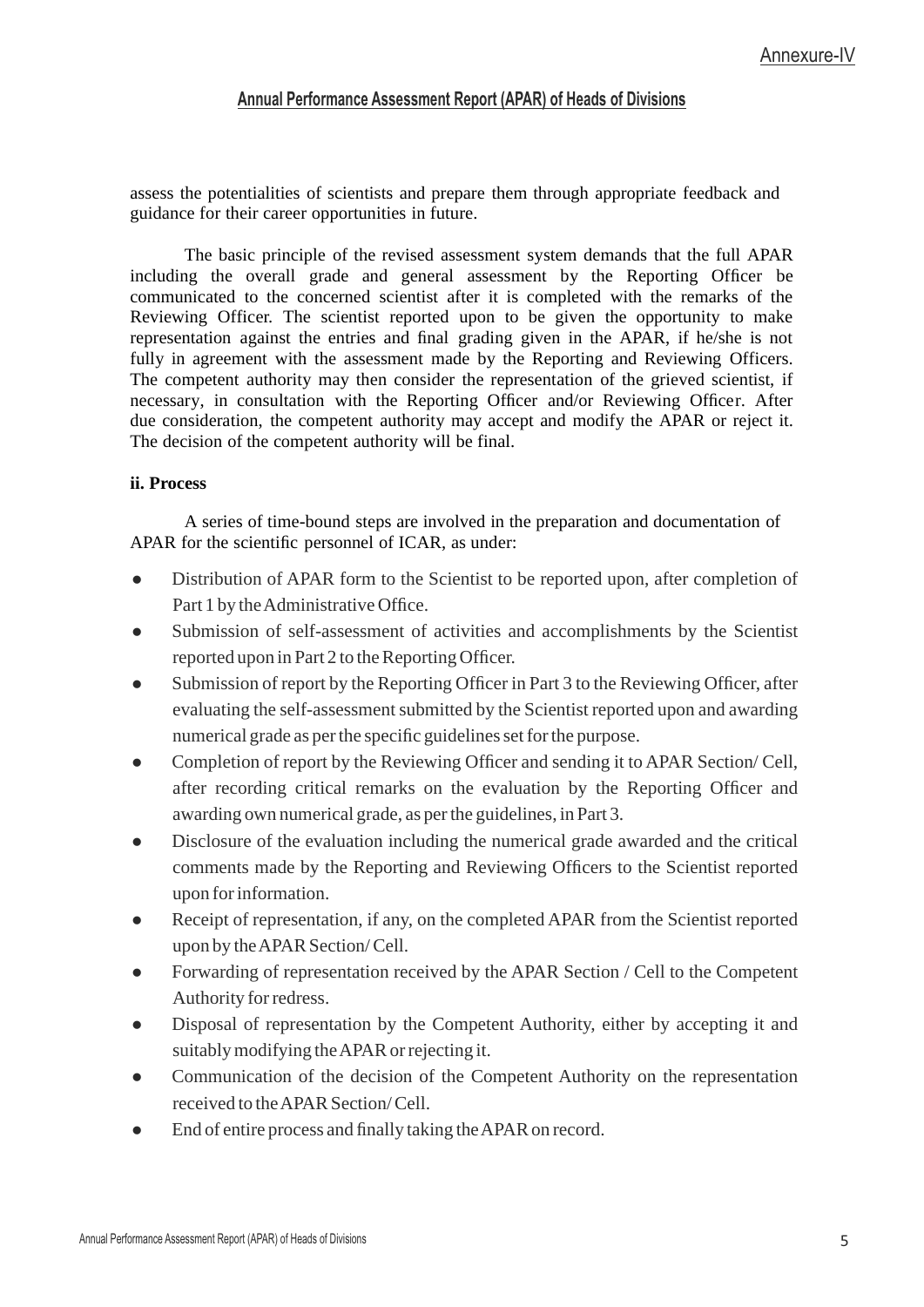The entire APAR process starts on 31 $^{\rm st}$  March and ends on 30 $^{\rm th}$  November, as annexed to the revised APAR form.

#### **iii. Content**

The revised Annual Performance Assessment Report (APAR) form essentially has three distinct parts, as under:

- Part 1: General particulars of the Scientist reported upon-to be filled in by the Administrative Office.
- Part 2: Self- assessment of performance to be filled in by the Scientist reported upon. It provides ample opportunity for the individual scientists to indicate the relative time spent on each of the tasks assigned to them as well as to evaluate one's own performance and document the achievements. In this part, the Scientist specifies the targets set for various tasks performed, achievements under each target, the shortfalls (if any), constraints encountered and specific areas where achievements have been greater.
- Part 3: Assessment by the Reporting and Reviewing Officers. Their evaluation and comments provide opportunity to every Scientist to receive an honest and constructive critique on past performance and suggestions for improvement and career growth in future.

Since the assessment of any scientist should in principle be determined not only by the work output in the preceding year but also to some degree his/her capabilities and potentials, the revised APAR system considers across four major parameters, namely, 'Work Output'- professional; Work Output – institutional; 'Personal Attributes' and 'Functional Competence', with different weight factor assigned to each one of them in accordance with job description. Achievements of the scientist are to be graded (scored) against relevant indicators of assessment included under each of these parameters by the supervising officers to arrive at the overall grading of the scientist. The weighted average factor concept permits the possibility of the different parameters being valued differently for scientists in different job categories with varied functions.

Once the scientist completes the self-assessment part, numerical grading are to be awarded by the Reporting Officer for the work output (professional & institutional), personal attributes and functional competence of the scientist reported upon, that need to be agreed or disagreed and modified with reasons by the concerned Reviewing Officer. Accomplishments of the Scientist against the group of indicators included under each of these parameters are to be graded (scored) individually on a scale of 1–10, where 1 refers to the lowest grade and 10 to the highest. The overall grading will be based on the weighted average concept.

#### **C. Epilogue**

In order for the revised APAR system to succeed, the Supervising Officers/ Heads of Institutes/ Research Managers have to play a key role by observing the following: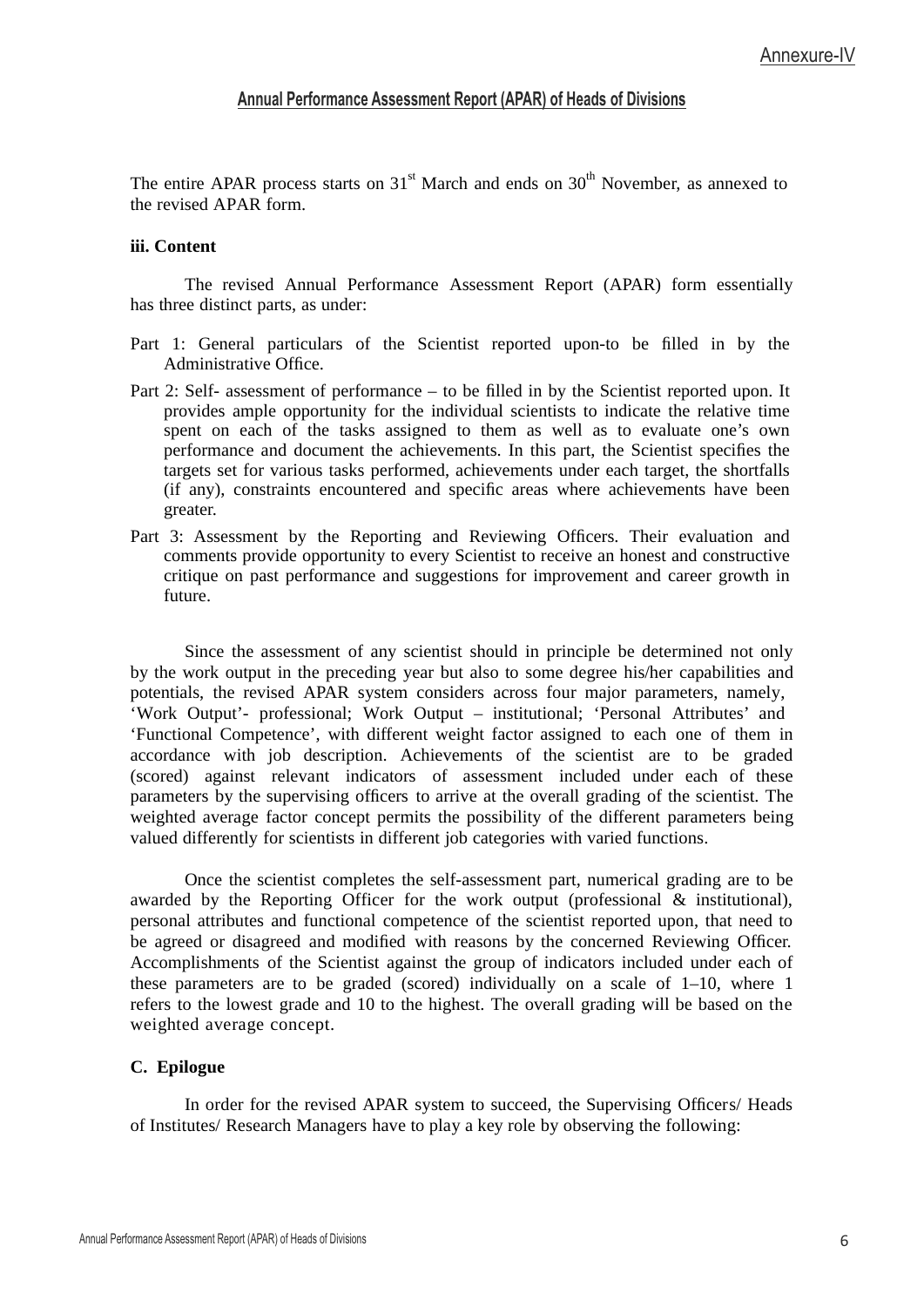- The APAR has to be filled with due care and attention, and also after devoting adequate time.
- Ensuring that all scientists are familiar with and understand the basic tenets of the APAR form and know how to fill it correctly (probably through an institute-level short exposure).
- Working with the Senior Officers Team at the Station/Institute to create enabling atmosphere and mechanism, and also make available the required resources and facilities to the extent possible so that the scientists could perform to the best of their ability.
- $\bullet$ Making the internal mechanism for addressing any grievances of the scientists more effective.
- $\bullet$ Ensuring that the scientists receive timely feedback on their more signicant as well as lesser strengths, including suggestions for improvement.
- Since APARs are vital for proper management and development of scientists, it is essential to see that they are completed within a time frame.

It is with sincere hope and expectation that the existing APAR system has been revised to provide opportunity for the Supervising Officers to recognize and suitably reward the performance of scientists, as well as to allow the ICAR Institutes to promote institutional goals by rewarding excellence and evolving appropriate strategies to overcome poor performance of the scientists towards achieving the institutional goals.

**\*\*\***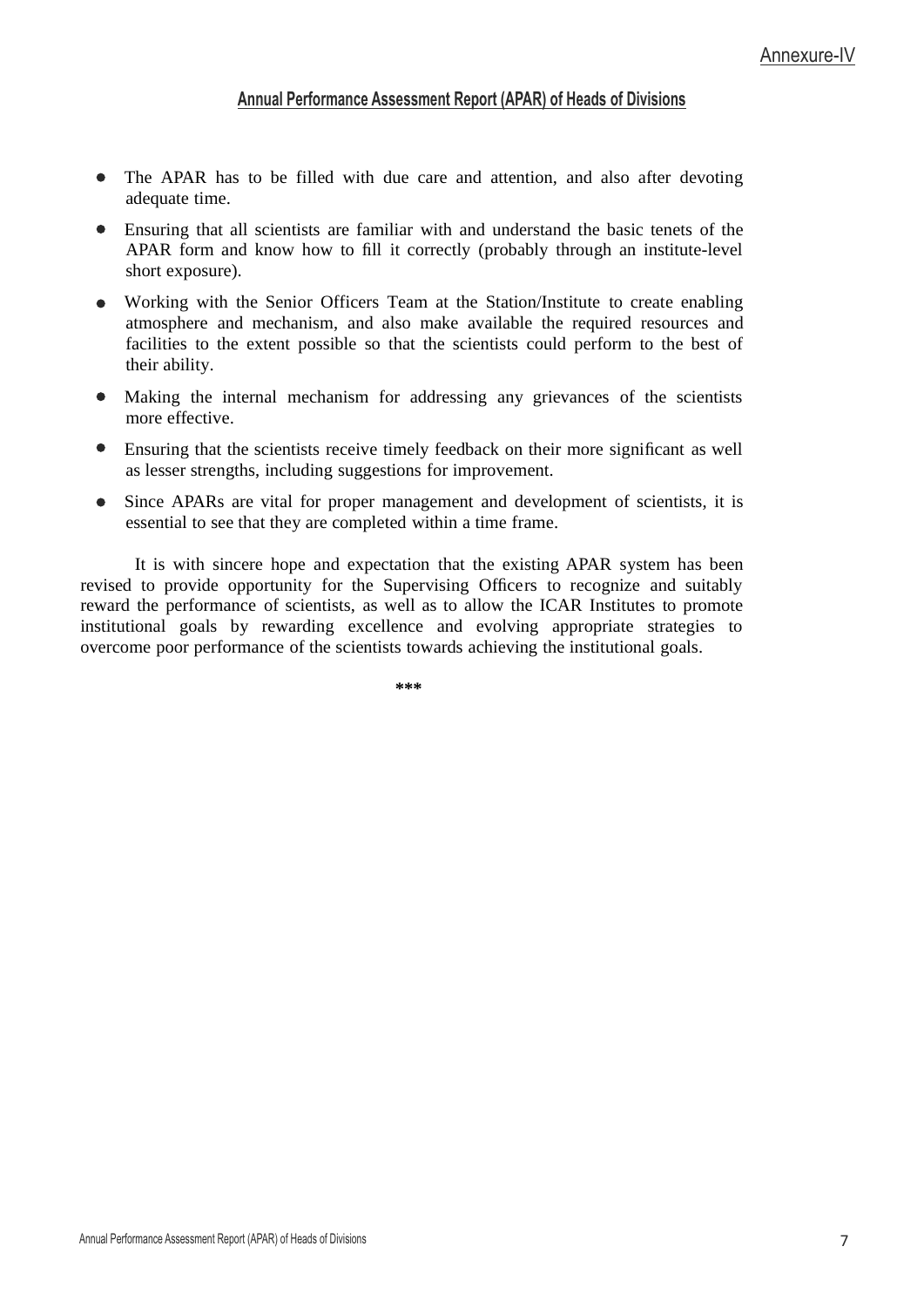# **D. Annual Performance Assessment Report (APAR) Form**

## **INDIAN COUNCIL OF AGRICULTURAL RESEARCH**

## **Annual Performance Assessment Report for Scientic Personnel of the ICAR Report for the year/period ending………………….**

### **PART - 1: General Particulars (to be filled in by the Administrative Office)**

| 1. Name of the Scientist:                        |  |
|--------------------------------------------------|--|
| 2. Date of birth:                                |  |
|                                                  |  |
| 4. Present designation:                          |  |
| 5. Date of joining the Present Grade: ______     |  |
| 6. Present pay:                                  |  |
| 7. Research Station/ Institute in which working: |  |

8. Details of service in difficult/remote/backward areas/disadvantaged areas:

| <b>Period</b> | <b>Station</b> | <b>Designation</b> |
|---------------|----------------|--------------------|
|               |                |                    |
|               |                |                    |
|               |                |                    |

9. Academic qualification acquired during the year reported upon (incase no academic qualification has been acquired, the highest degree along with specialization need be given):

| <b>Degree</b> | Year | Subject(s) | <b>Institution</b> |
|---------------|------|------------|--------------------|
|               |      |            |                    |
|               |      |            |                    |
|               |      |            |                    |
|               |      |            |                    |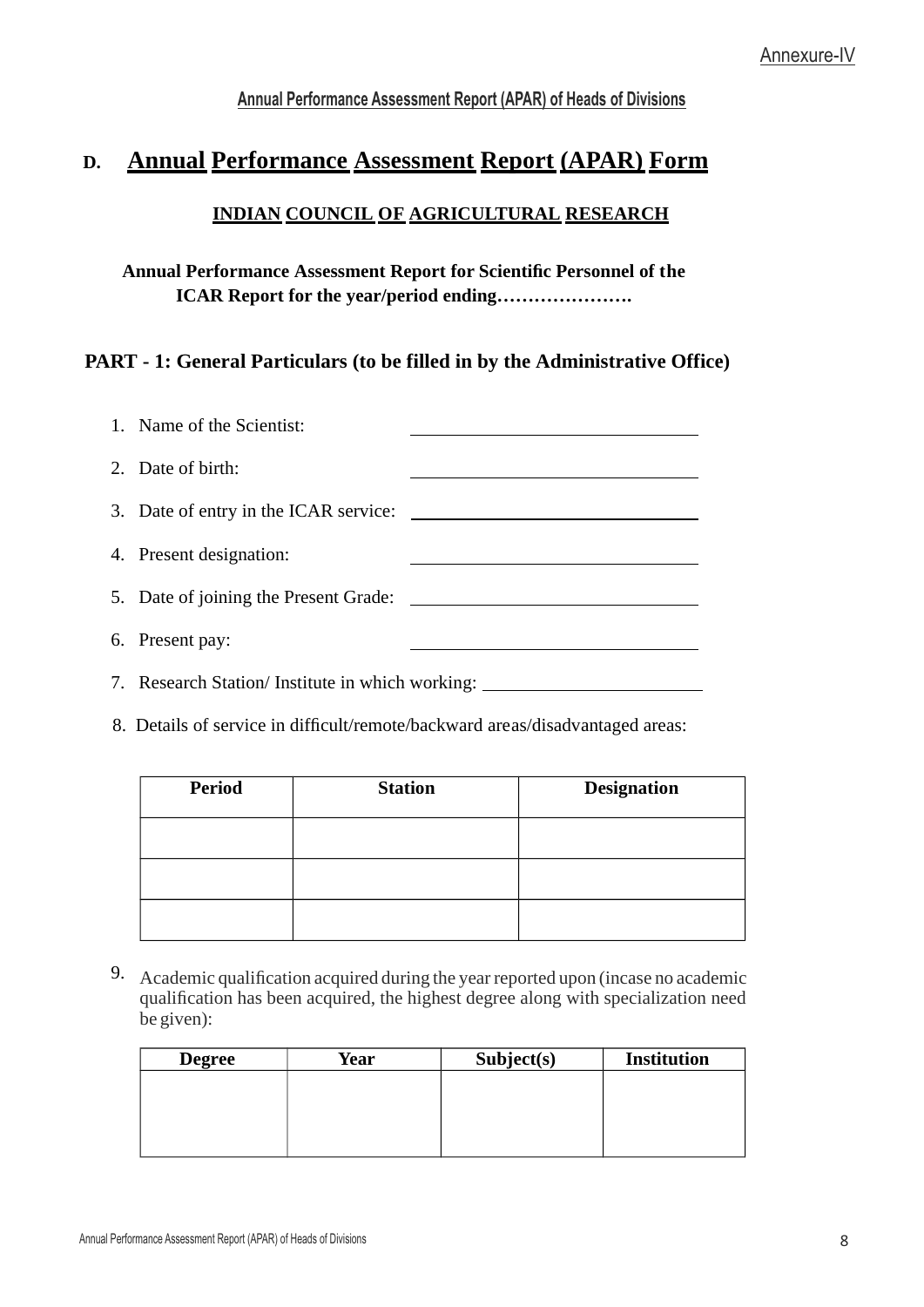10. Period on leave during the year:

- 11. Please state whether the annual return on immovable property for the preceding calendar year was filed within the prescribed date i.e.  $31<sup>st</sup>$  January of the year following the calendar year. If not, the date of filing the return should be given:
- 12. Please attach Annual Health Checkup report for the assessment year.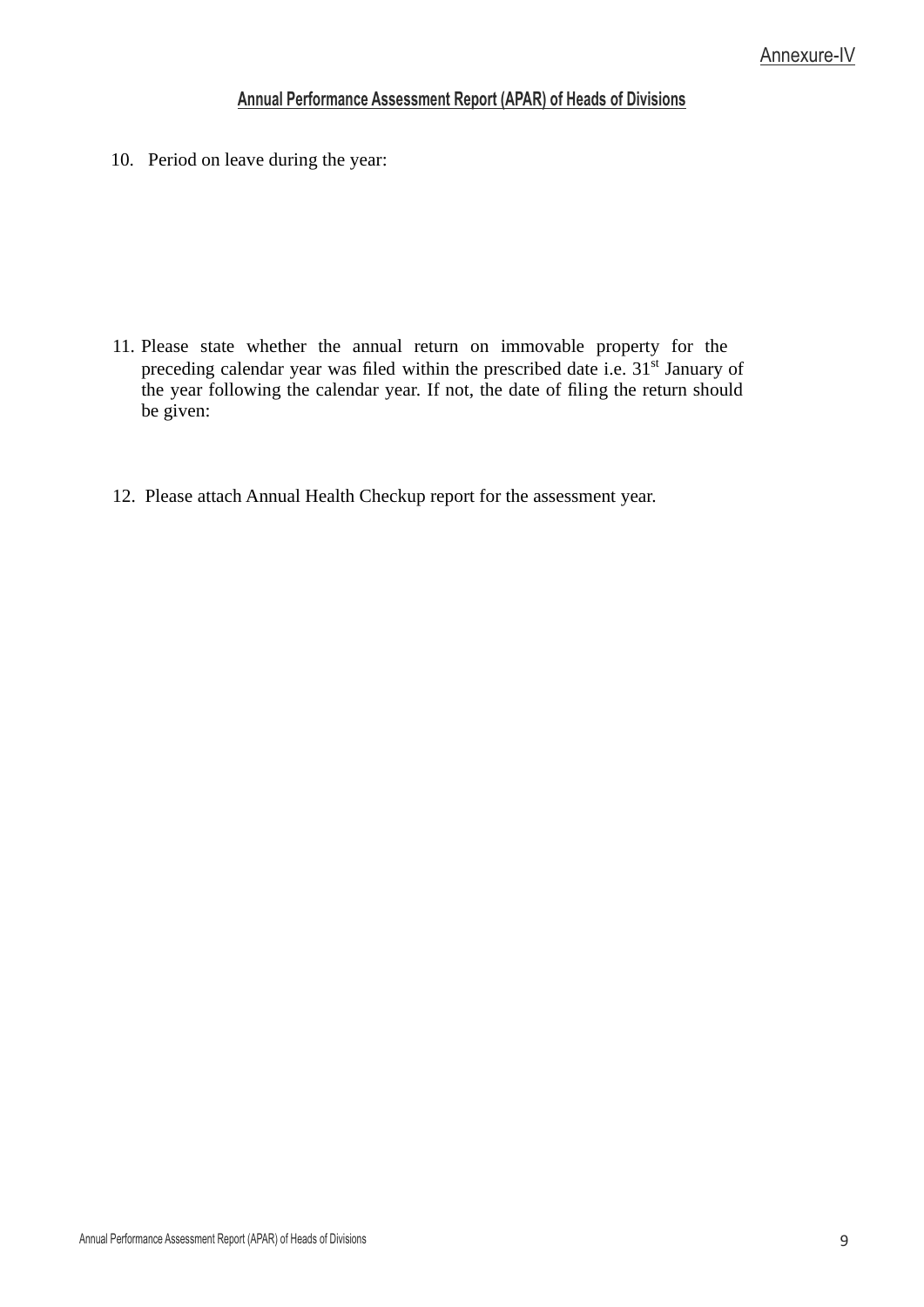# **PART - 2: Self – Assessment (to be filled in by the Scientist reported upon)**

#### **2.1 Activities and Achievements:**

Activities approved and accomplished *(Please choose whichever is applicable to you):*

| S.No. | <b>Activities Planned and Targets*</b> | <b>Time</b>   | Achieved*** | <b>Reasons for</b>                  |
|-------|----------------------------------------|---------------|-------------|-------------------------------------|
|       |                                        | Spent** $(%)$ | (%)         | Shortfalls /<br><b>Constraints,</b> |
|       |                                        |               |             | if any                              |
| 1.    | <b>Research Activities</b>             |               |             |                                     |
|       | $\ast$                                 |               |             |                                     |
|       | ∗                                      |               |             |                                     |
|       | ∗                                      |               |             |                                     |
|       | $\ast$                                 |               |             |                                     |
| 2.    | Transfer of technology<br>$\ast$       |               |             |                                     |
|       | ∗                                      |               |             |                                     |
|       | $\ast$                                 |               |             |                                     |
|       | ∗                                      |               |             |                                     |
| 3.    | Teaching                               |               |             |                                     |
|       | $\ast$                                 |               |             |                                     |
|       | ∗                                      |               |             |                                     |
|       | $\ast$                                 |               |             |                                     |
|       | $\ast$                                 |               |             |                                     |
| 4.    | Training                               |               |             |                                     |
|       | $\ast$                                 |               |             |                                     |
|       | $\ast$                                 |               |             |                                     |
|       | $\ast$                                 |               |             |                                     |
|       | ∗                                      |               |             |                                     |
| 5.    | Management & Maintenance of            |               |             |                                     |
|       | Genetic Resources & Research           |               |             |                                     |
|       | database:<br>$\ast$                    |               |             |                                     |
|       | ∗                                      |               |             |                                     |
|       | ∗                                      |               |             |                                     |
|       | ∗                                      |               |             |                                     |
|       |                                        |               |             |                                     |
| 6.    | <b>Institutional Support:</b>          |               |             |                                     |
|       | • Administration/Management/           |               |             |                                     |
|       | Coordination activities                |               |             |                                     |
|       | • Resource Generation                  |               |             |                                     |
|       |                                        |               |             |                                     |
| 7.    | Organizing conferences/                |               |             |                                     |
|       | workshops/seminars/                    |               |             |                                     |
|       | meetings                               |               |             |                                     |
|       |                                        |               |             |                                     |
|       |                                        |               |             |                                     |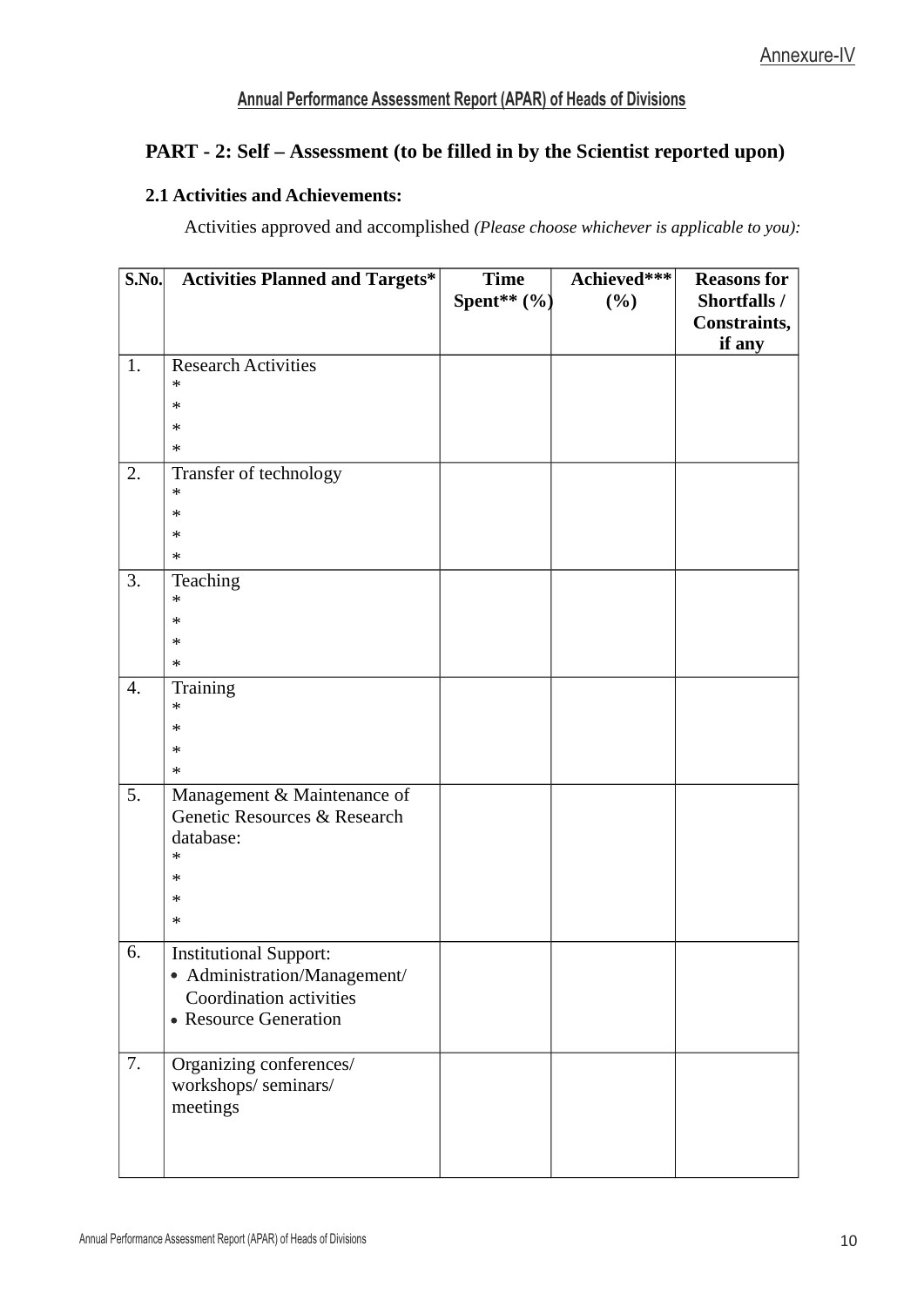| 8. | Other activities;                                                                                                                                                    |  |  |
|----|----------------------------------------------------------------------------------------------------------------------------------------------------------------------|--|--|
|    | • Reports generation<br>• Publicity making<br>• Special assignments within<br>or outside the institute/<br>ICAR, etc.<br>• Information compilation<br>$\bullet$ ATRs |  |  |
|    | • Any other (please<br>specify                                                                                                                                       |  |  |

- *\* Give short title or phrase. As proposed by the scientist and approved by the Reporting Ofcer (attach as in Annexure II). Indicate project title and whether PI/Co-PI.*
- *\*\* Total should add up to 100%*
- *\*\*\* Extent and also indicate whether achieved within the time-frame set for the purpose*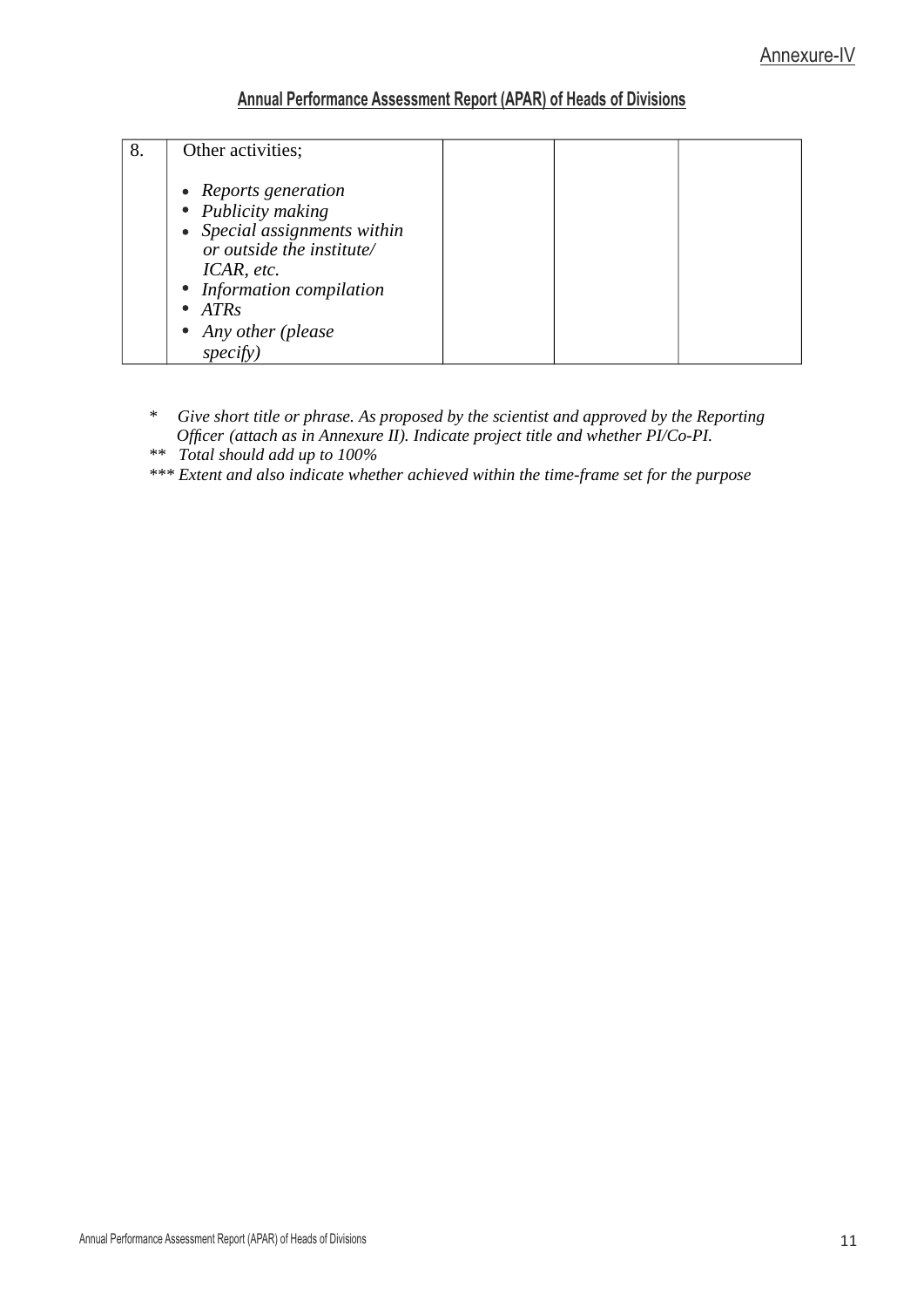2.1.1 Details of Outputs: (For the activities shown above). Please choose whichever is applicable and attach a summary report (about 400 words) on the most significant accomplishments during the year reported upon (as Annexure).

| S.<br>No. |                    | <b>Activity</b>                                               | Contribution |
|-----------|--------------------|---------------------------------------------------------------|--------------|
| 1.        |                    | <b>Research</b>                                               |              |
|           | a)                 | <b>Research Activities</b>                                    |              |
|           |                    | Varieties/breeds/tree species released<br>(I)                 |              |
|           |                    | (ii) Management practices developed                           |              |
|           |                    | (iii) Process/concept/methodology developed                   |              |
|           |                    | (iv) Implements/tools developed                               |              |
|           |                    | (v) Any other (please specify)                                |              |
|           | b)                 | Publications/presentations/documentation                      |              |
|           |                    | Papers in research journals (National/International)<br>(i)   |              |
|           |                    | Technical/popular articles<br>(ii)                            |              |
|           |                    | (iii) Books (Authored/edited)                                 |              |
|           |                    | (iv) Book chapters/teachnical bulletins/manuals               |              |
|           |                    | (v) Working/concept papers                                    |              |
|           |                    | (vi) Scientific/teaching reviews                              |              |
|           |                    | (vii) Presentation in workshops/seminars/symposia/conferences |              |
|           |                    | (viii)Compilation/documentation                               |              |
|           |                    | (ix) Any other (please specify)                               |              |
|           | $\mathcal{C}$      | Product development                                           |              |
|           |                    | Crop-based<br>(i)                                             |              |
|           |                    | (ii) Animal-based, including vaccines                         |              |
|           |                    | (iii) Biological-biofertilizer, biopesticide, etc.            |              |
|           |                    | (iv) IT based- database, software, etc.                       |              |
|           |                    | (v) Value-added products                                      |              |
|           |                    | (vi) Any other (please specify)                               |              |
|           | $\left( d \right)$ | Intellectual property generation                              |              |
|           |                    | (i) Patents                                                   |              |
|           |                    | Copyrights<br>(ii)                                            |              |
|           |                    | (iii) Designs                                                 |              |
|           |                    | (iv) PPV- registered only)                                    |              |
|           |                    | Any other (please specify)<br>(v)                             |              |
|           | $\epsilon$         | Contribution through AICRPs (as a member)                     |              |
|           |                    | Technology assessment and refinement<br>(i)                   |              |
|           |                    | Release of technology to farmers<br>(ii)                      |              |
|           |                    | (iii) Feasibility testing                                     |              |
|           |                    | (iv) Prototypes developed/manufactured/supplied               |              |
|           |                    | Any other (please specify)<br>(v)                             |              |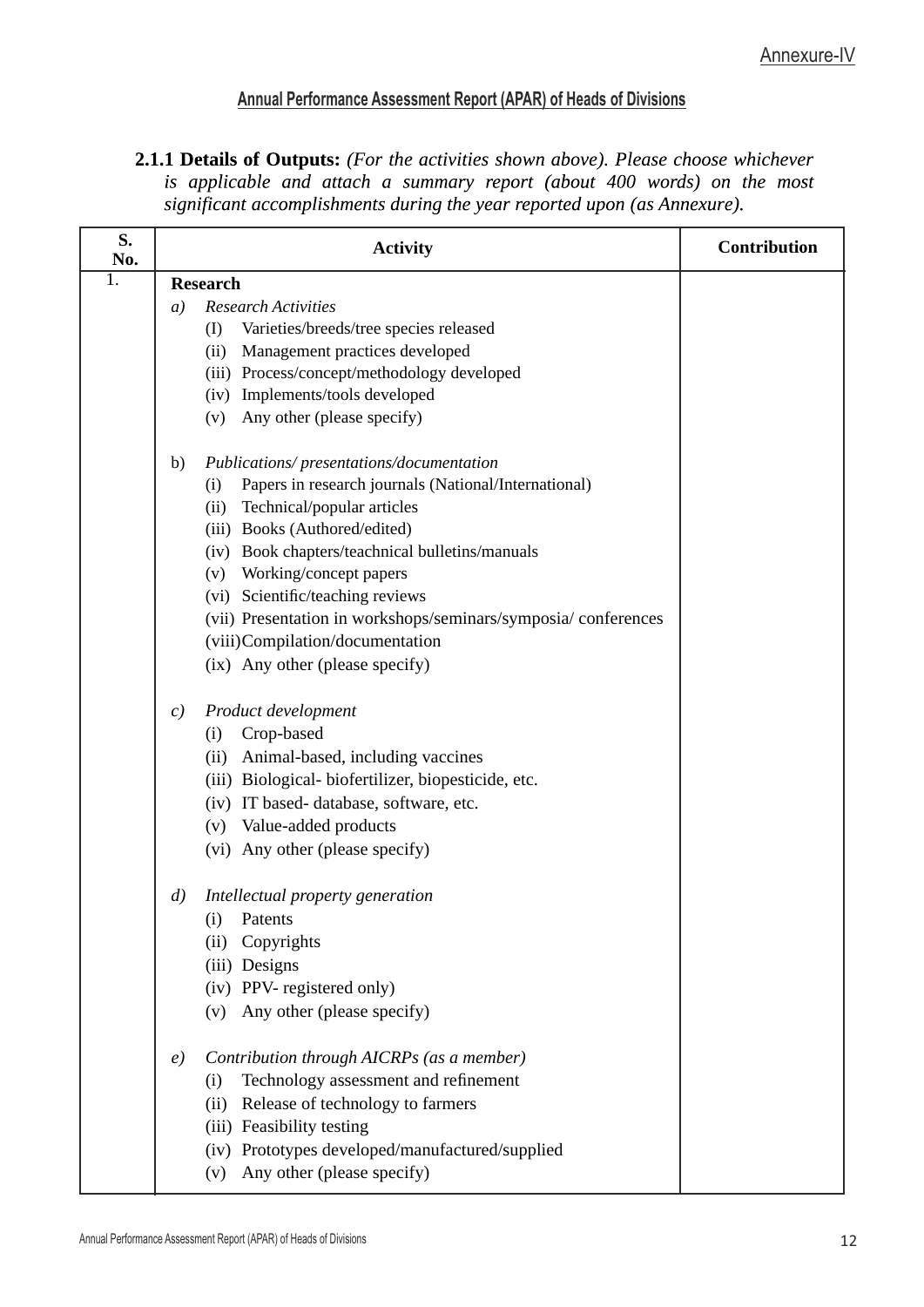| S.<br>No. | <b>Activity</b>                                                                                                                                                                                                                                                                                                                                                                                                                                                                                                                                                                                                                                                                                                                                                | Contribution |
|-----------|----------------------------------------------------------------------------------------------------------------------------------------------------------------------------------------------------------------------------------------------------------------------------------------------------------------------------------------------------------------------------------------------------------------------------------------------------------------------------------------------------------------------------------------------------------------------------------------------------------------------------------------------------------------------------------------------------------------------------------------------------------------|--------------|
| 2.        | Transfer of technology:<br>a) Technology assessed and refined<br>b) Trainings organized<br>c) Demonstration/exhibition/field day/farmers fair<br>d) Inputs supplied<br>e) Innovative methodology developed<br>f) FLDs conducted<br>g) Lectures delivered<br>h) Any other (please specify)                                                                                                                                                                                                                                                                                                                                                                                                                                                                      |              |
| 3.        | Teaching/Academic activity:<br>a) Courses designed and taught<br>b) Students guided<br>c) Resource material/methodology developed<br>d) Any other (please specify)                                                                                                                                                                                                                                                                                                                                                                                                                                                                                                                                                                                             |              |
| 4.        | Training:<br>a) Programmes developed and organized<br>b) Resource material developed<br>c) Any other (please specify)                                                                                                                                                                                                                                                                                                                                                                                                                                                                                                                                                                                                                                          |              |
| 5.        | Organizing Workshops/seminars/symposia/<br>conferences:<br>a) Conceptualized and organized<br>b) Served as convener or co-convener/coordinator<br>c) Invited as key speaker in scientific meetings<br>(National/International)<br>d) Any other (please specify)                                                                                                                                                                                                                                                                                                                                                                                                                                                                                                |              |
| 6.        | Institutional support:<br>a) Member Secretary - RAC/ IRC/ IMC/ PME Cell/<br>IPR Cell/ Technical Cell/ HRD Cell/ CPC/ QRT<br>b) Editorship - Annual report/ institute publications<br>c) I/c Central facilities - Lab, library, hostel, etc.<br>d) Admin/Management/Coordination (Chairman/<br>Member of Institute Committees)<br>e) Development of infrastructure, farm, lab, etc.<br>f) Seed production and distribution<br>g) Management of farm, animal sheds, fishing vessels<br>h) Development of remote, tribal/underprivileged areas/<br>communities<br>i) Participation in Village Adoption Programmes by the<br>Institute<br>j) Mobilization of resource through inter-institutional<br>projects, including PPP mode<br>k) Any other (please specify) |              |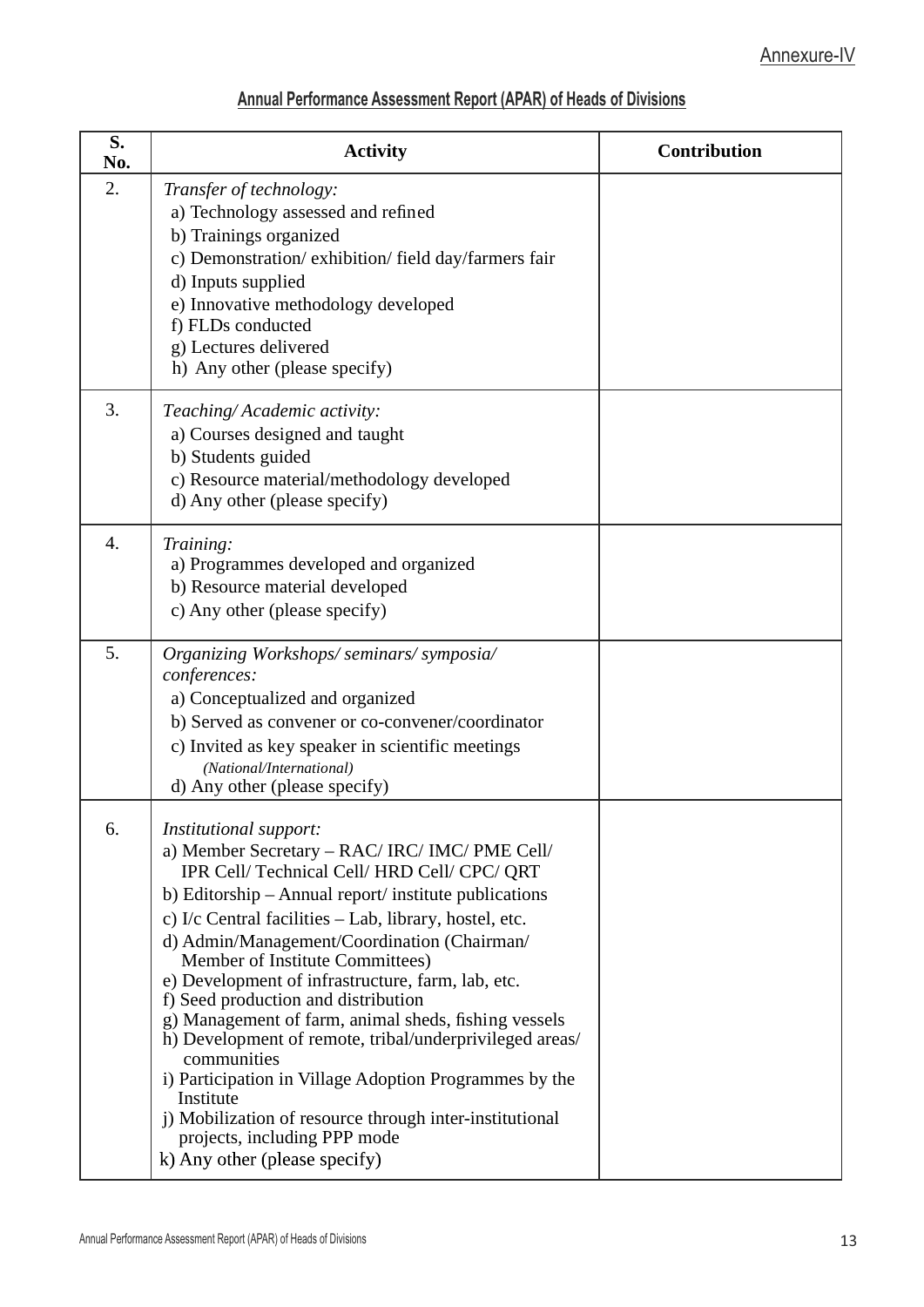| S.<br>No. | <b>Activity</b>                                                                                                                                                                                                                                                                                                                                                                                                | <b>Contribution</b> |
|-----------|----------------------------------------------------------------------------------------------------------------------------------------------------------------------------------------------------------------------------------------------------------------------------------------------------------------------------------------------------------------------------------------------------------------|---------------------|
| 7.        | Special assignments:<br>a) Special assignments - National<br>b) Special assignments – International<br>c) Compilation of documents - Vision, EFC/SFC,<br>etc.<br>d) Other general institutional activities (reports/<br>publicity/special assignments within or outside the<br>institute/ ICAR, etc.)<br>e) Membership of Committees of other Institutes –<br>IMC, IMTU, etc.<br>f) Any other (please specify) |                     |
| 8.        | Any other (Please specify)                                                                                                                                                                                                                                                                                                                                                                                     |                     |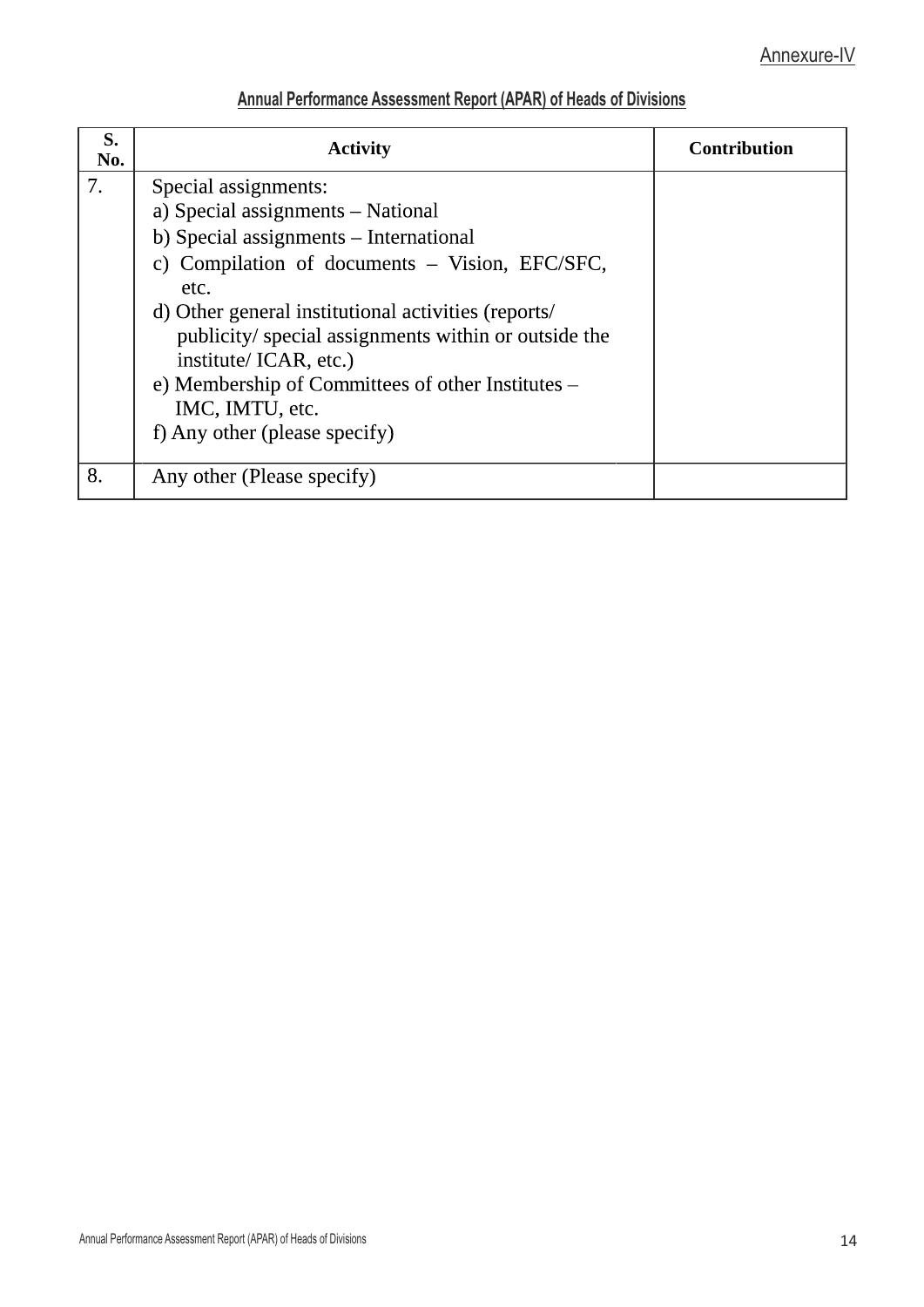# **3. Peer Recognition:**

| S.No. | <b>Activity</b>                                       | <b>Remarks</b> |
|-------|-------------------------------------------------------|----------------|
| 1.    | Awards/ fellowships received                          |                |
|       | (National; International; Institutional/ Professional |                |
|       | Societies;                                            |                |
|       | Best paper/ poster/ honours received;                 |                |
|       | Any other – please specify)                           |                |
|       |                                                       |                |
| 2.    | <b>Professional Societies</b>                         |                |
|       | (Membership; Editorship for journals;                 |                |
|       | Any other – please specify)                           |                |
|       |                                                       |                |
| 3.    | Review of papers/reports/proposals, as referee        |                |
|       |                                                       |                |
| 4.    | Any other (please specify)                            |                |
|       |                                                       |                |

# **4. Resource Generation\*:**

| S.No. | <b>Activity</b>                                    | Remarks |
|-------|----------------------------------------------------|---------|
| 1.    | Consultancy services provided                      |         |
| 2.    | Contract research                                  |         |
| 3.    | Special national/ international projects           |         |
| 4.    | Commercialization of technology                    |         |
| 5.    | Summer or Winter Schools                           |         |
| 6.    | Training programmes offered                        |         |
| 7.    | Supply of seeds, biological, vaccines, etc.        |         |
| 8.    | Analysis of soils, water, plant or animal products |         |
| 9.    | Supply of prototypes of implements                 |         |
| 10.   | Any other (please specify)                         |         |

*\* In terms of rupees*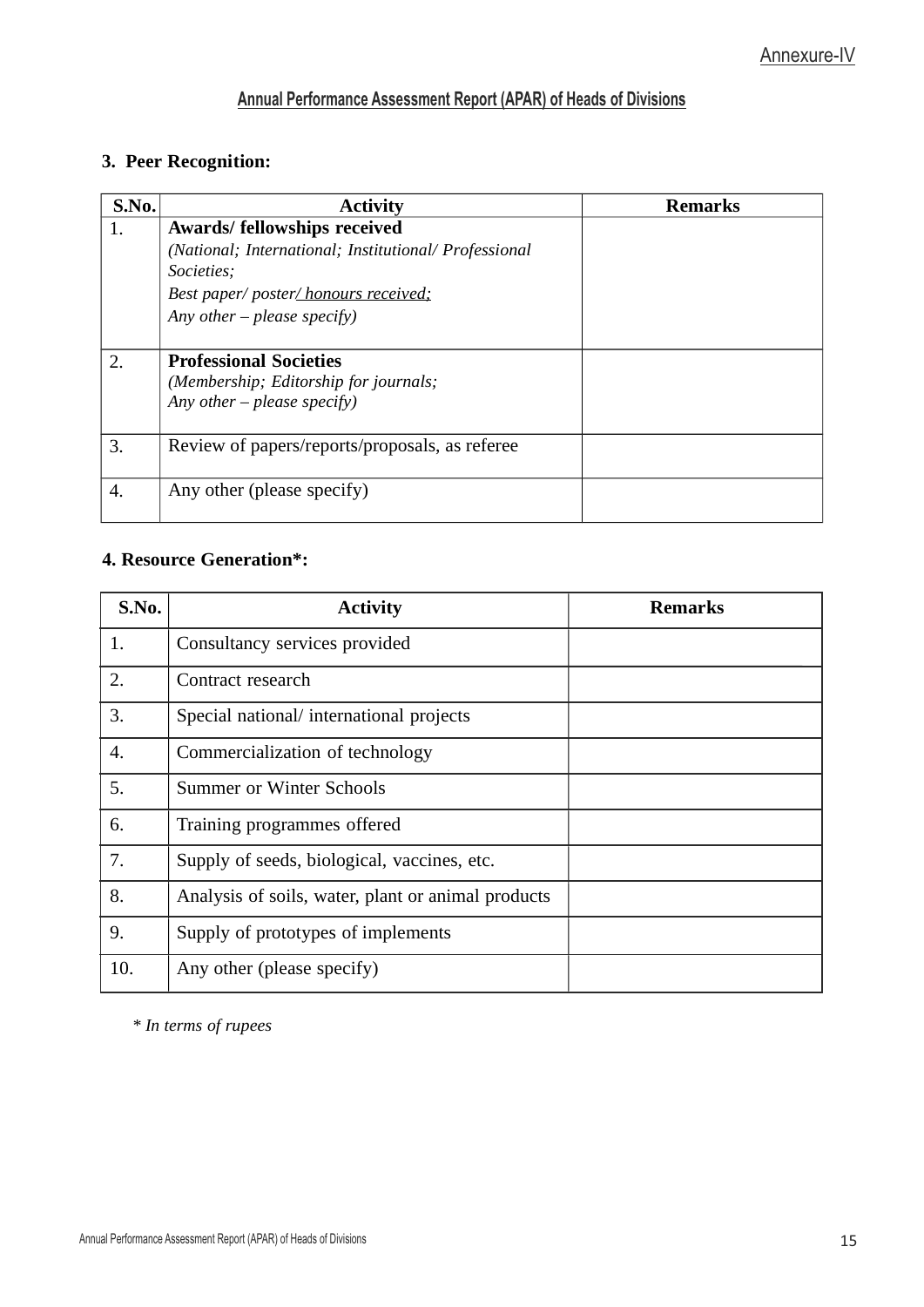**5. Professional growth and development:** *Please give details of the programmes attended within India and on deputation abroad.*

| S.No.            | <b>Programme Attended</b>                              | <b>Institute and Place</b> | Period |
|------------------|--------------------------------------------------------|----------------------------|--------|
| 1.               | Training / Refresher Courses/<br>Summer/Winter Schools |                            |        |
| 2.               | Seminars/ Workshops/<br>Symposia                       |                            |        |
| $\overline{3}$ . | Conferences/ Meetings                                  |                            |        |
| 4.               | Any other (Please specify)                             |                            |        |

### **Place** and Date

## **of the Scientist reported upon**

Mobile: ........................................... E.mail: ............................................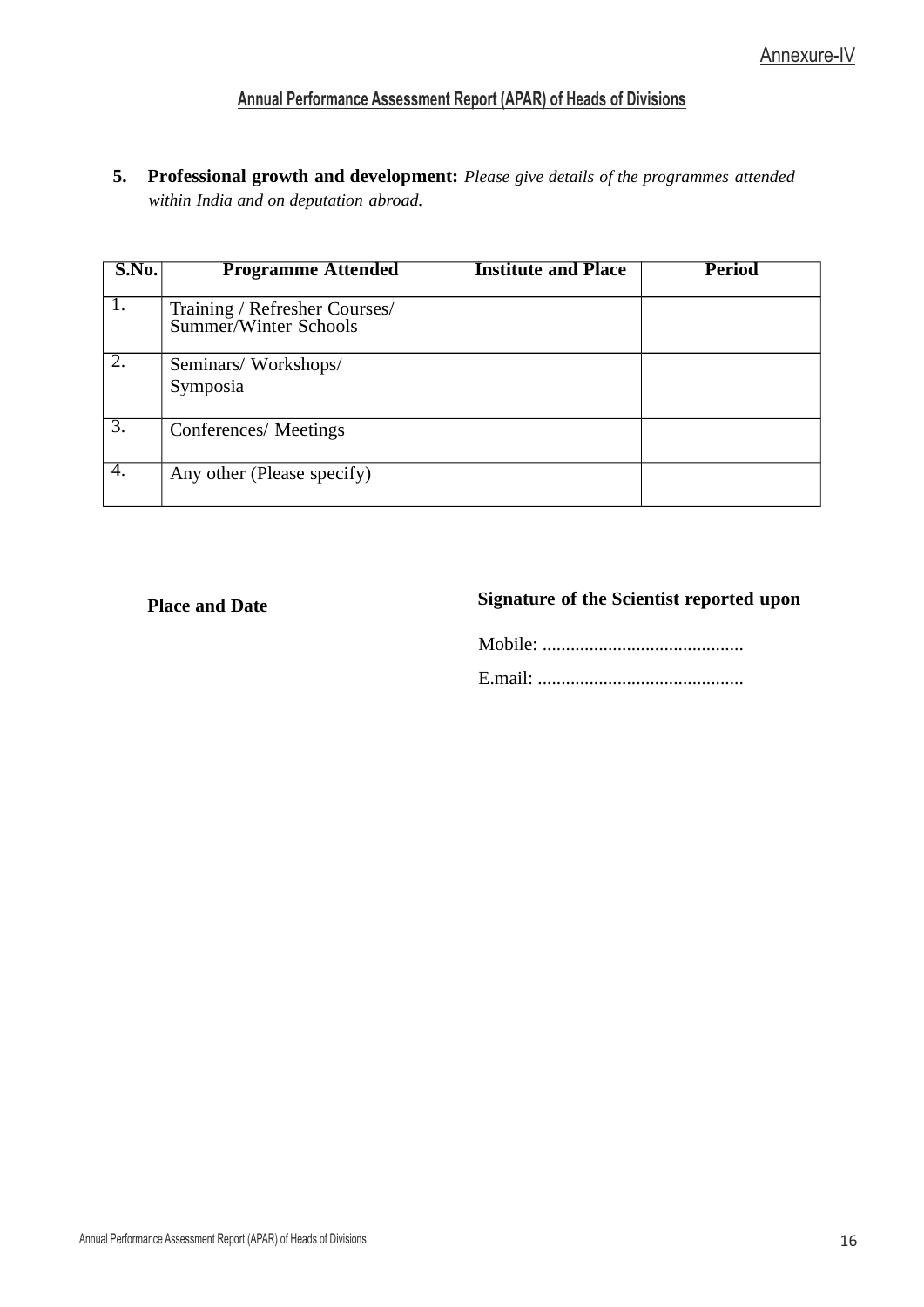## **Part – 2.1.2: Additional information to be filled in by the Heads of Divisions or Heads or Regional Stations of the Institutes**

| S.<br>No. | <b>Activity</b>                                           | <b>Targets</b><br>(Institutional) | <b>Achievements</b> | <b>Reasons for</b><br>Shortfall, if |
|-----------|-----------------------------------------------------------|-----------------------------------|---------------------|-------------------------------------|
|           |                                                           |                                   |                     | any                                 |
| 1.        | Human resource management:                                |                                   |                     |                                     |
|           | a) Recruitment                                            |                                   |                     |                                     |
|           | b) Timely assessment of                                   |                                   |                     |                                     |
|           | Technical, Administrative Staff                           |                                   |                     |                                     |
|           | and Scientists at the Institute                           |                                   |                     |                                     |
|           | c) Human resource development                             |                                   |                     |                                     |
|           | d) Redress<br>employee's<br>the                           |                                   |                     |                                     |
|           | grievances at the institute                               |                                   |                     |                                     |
|           |                                                           |                                   |                     |                                     |
| 2.        | <b>Financial management:</b>                              |                                   |                     |                                     |
|           | (Division/ Station/ Institute)                            |                                   |                     |                                     |
|           | a) Resource generation                                    |                                   |                     |                                     |
|           | b) Budget utilization                                     |                                   |                     |                                     |
|           | c) New externally funded                                  |                                   |                     |                                     |
|           | projects                                                  |                                   |                     |                                     |
| 3.        | <b>Intellectual property management:</b>                  |                                   |                     |                                     |
|           | a) Identification and protection                          |                                   |                     |                                     |
|           | b) Technologies                                           |                                   |                     |                                     |
|           | commercialized                                            |                                   |                     |                                     |
| 4.        | Management/ promotion of scientific collaboration         |                                   |                     |                                     |
|           | a) National                                               |                                   |                     |                                     |
|           | b) International                                          |                                   |                     |                                     |
| 5.        | <b>Conducting meetings and</b>                            |                                   |                     |                                     |
|           | follow-up action:                                         |                                   |                     |                                     |
|           | IRC/RAC/ITMU/IMC/                                         |                                   |                     |                                     |
|           | QRT/ International events, etc.                           |                                   |                     |                                     |
|           |                                                           |                                   |                     |                                     |
| 6.        | <b>Public/ Farmers Outreach</b>                           |                                   |                     |                                     |
|           |                                                           |                                   |                     |                                     |
|           | a)Publicity/Interaction<br>b)Public advocacy and outreach |                                   |                     |                                     |
|           | c)Interaction with KVKs                                   |                                   |                     |                                     |
|           |                                                           |                                   |                     |                                     |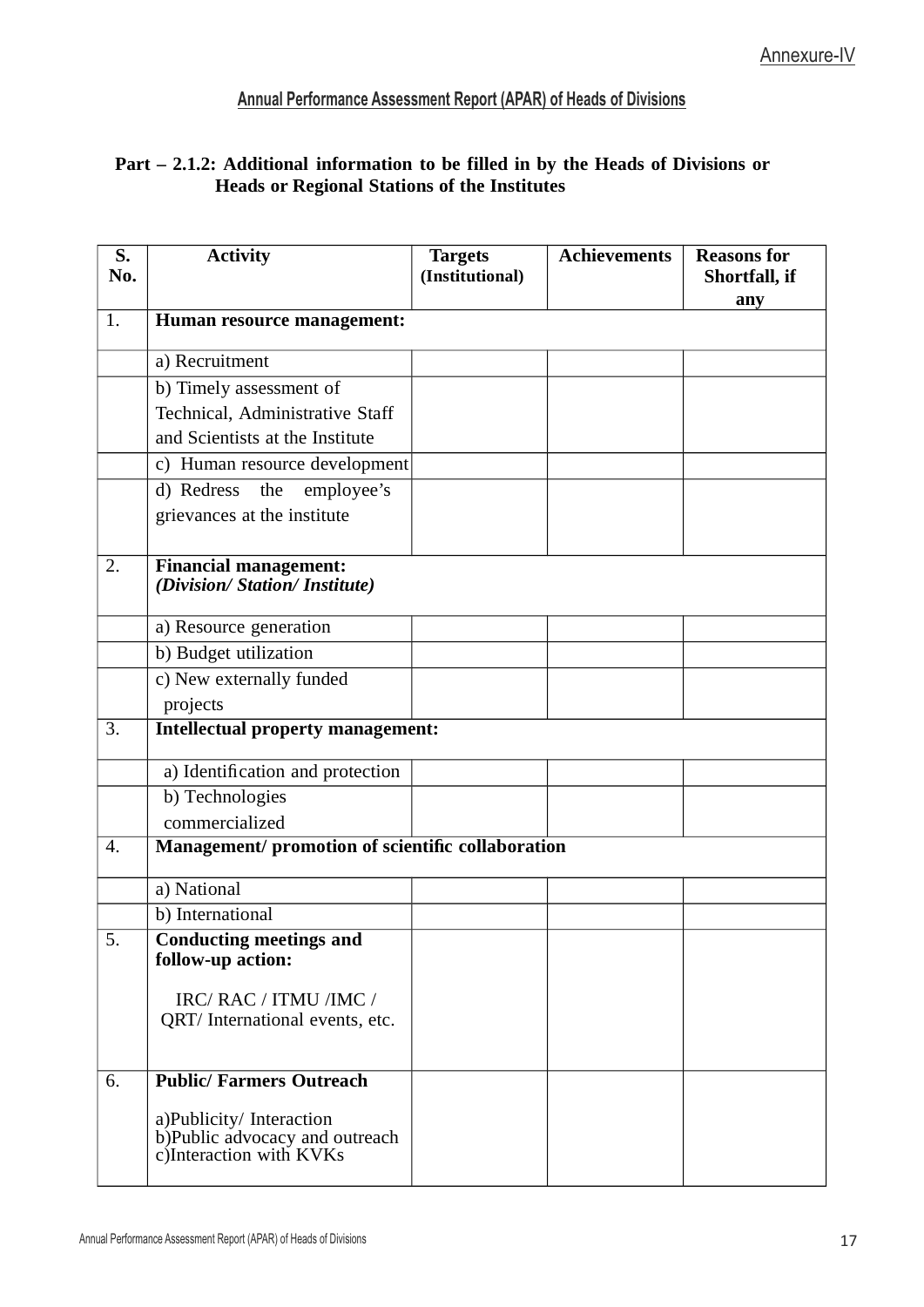| Annual Performance Assessment Report (APAR) of Heads of Divisions |  |  |
|-------------------------------------------------------------------|--|--|
|                                                                   |  |  |

| S.<br>No.        | <b>Activity</b>                                                                                                                                                                                                                      | <b>Targets</b><br>(Institutional) | <b>Achievements</b> | <b>Reasons for</b><br><b>Shortfall, if</b><br>any |
|------------------|--------------------------------------------------------------------------------------------------------------------------------------------------------------------------------------------------------------------------------------|-----------------------------------|---------------------|---------------------------------------------------|
| $\overline{7}$ . | Visit to provide guidance and                                                                                                                                                                                                        |                                   |                     |                                                   |
|                  | support<br>(Regional Stations/ Centers)                                                                                                                                                                                              |                                   |                     |                                                   |
| 8.               | Completion of activities in<br>time (Annual Report)                                                                                                                                                                                  |                                   |                     |                                                   |
| 9.               | Implementation of<br>developmental activities of<br>Government of India viz.<br>Swatch Bharat programme,<br>development of alternate source<br>of energy viz., establishment of<br>roof-top solar panel systems at<br>the Institute. |                                   |                     |                                                   |
| 10.              | Responsiveness<br>important<br>to<br>communication received from<br><b>ICAR Hqrs.</b>                                                                                                                                                |                                   |                     |                                                   |
| 11.              | of<br>Implementation<br>flagship<br>Ministries/<br>programmes<br>of<br>Departments by the Institute.                                                                                                                                 |                                   |                     |                                                   |
| 12.              | Any other (please specify)                                                                                                                                                                                                           |                                   |                     |                                                   |

# **Signature of Director/ Project Director**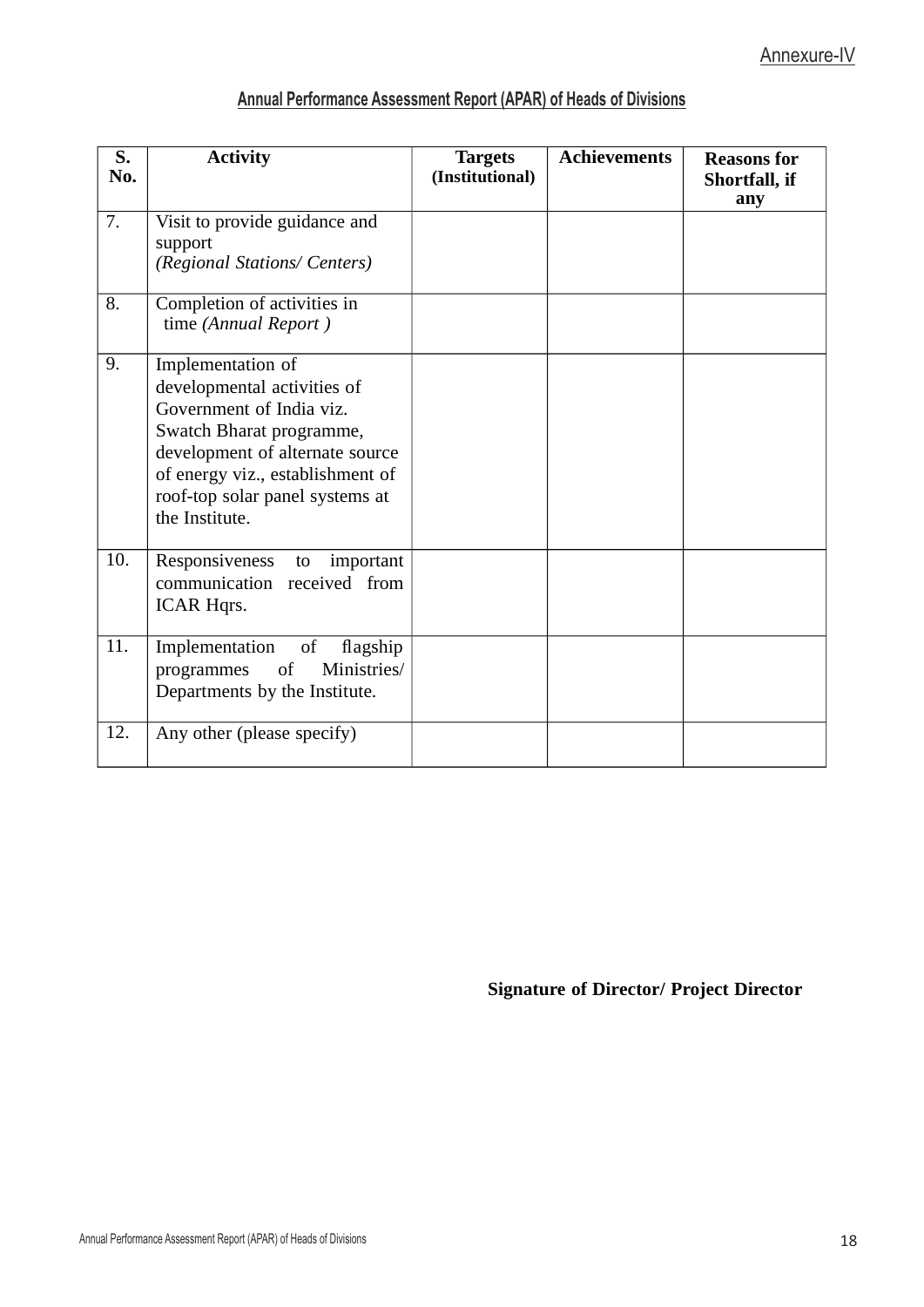# **PART – 3: Assessment by the Reporting Officer**

### **3.1 Length of service of the Scientist being reported under your supervision**

#### **3.2 Comments on Part – 2:**

Please make an <u>objective comment</u> on Part 2 (from 1 to 3), and Part 2.1 or 2.2 or 2.3 (as the case may be), as well as on the summary report made by the Scientist. While commenting, please take due note of the shortfalls / constraints mentioned by the Scientist as well as the extent to which the resources and facilities committed at the time of setting targets were provided (maximum of 100 words).

#### **3.3 Assessment of Significant Achievements**

Please score individually the group of indicators under each of the following parameters on a scale of 1-10, ten being the highest grade and 1 the lowest. Grading on each of the parameter of assessment is the mean score of all the indicators included under it *(Please follow the guidelines given in Annexure III A & B for grading).*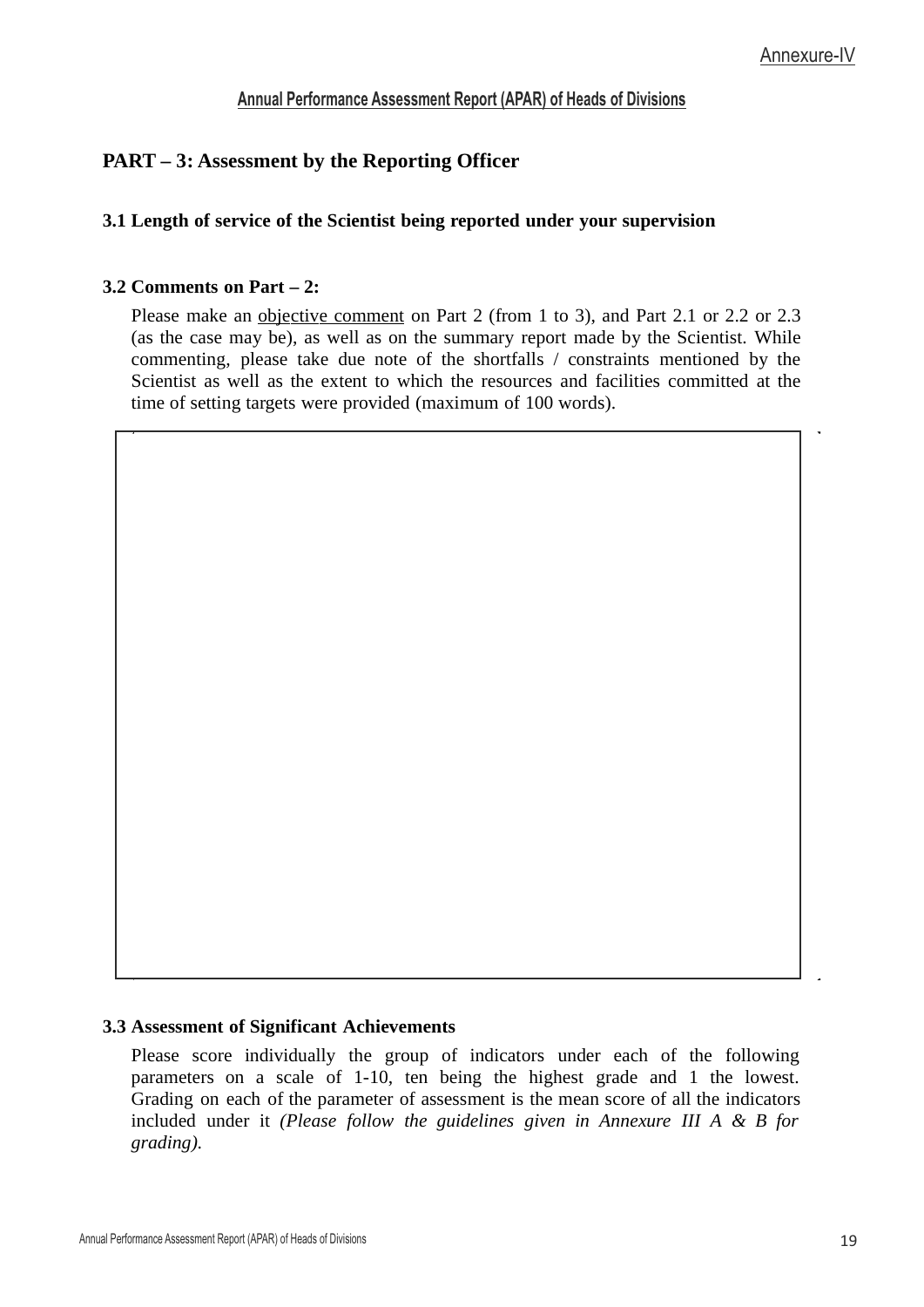| <b>Indicators</b>                                      | <b>Marks</b><br>$(1-10 \text{ scale})$ | Weightage<br>assigned | <b>Total</b><br>obtained<br>$(W \times M)$ |
|--------------------------------------------------------|----------------------------------------|-----------------------|--------------------------------------------|
| 1. Research Activities &<br>Peer Recognition           | $\mathbf{M}^1$                         | $\mathrm{W}^1$        |                                            |
| 2. Contribution to Research<br>Management              | M <sup>2</sup>                         | $W^2$                 |                                            |
| 3. Resource Generation                                 | $\rm M^3$                              | $\mathrm{W}^3$        |                                            |
| 4. Professional growth &<br>development                | M <sup>4</sup>                         | $\mathrm{W}^4$        |                                            |
| 5. Personal attributes                                 | $\mathrm{M}^5$                         | $\mathrm{W}^5$        |                                            |
| 6. Functional competency                               | $\mathrm{M}^6$                         | $\mathrm{W}^6$        |                                            |
| 7. Participation in<br><b>Institutional activities</b> | $M^7$                                  | $\mathrm{W}^7$        |                                            |

 $(M^{1} \times W^{1}) + (M^{2} \times W^{2}) + (M^{3} \times W^{3}) + (M^{4} \times W^{4}) + (M^{5} \times W^{5}) + (M^{6} \times W^{6}) + (M^{7} \times W^{7})$ Final Grading: ------------------------------------------------------------------------------------

100

| S. No.            | Grade        | Category             |
|-------------------|--------------|----------------------|
| 1.                | $8.5 - 10.0$ | Outstanding          |
| 2.<br>$7.0 - 8.4$ |              | Very Good            |
| 3.                | $5.5 - 6.9$  | Good                 |
| 4.                | $4.0 - 5.4$  | Average              |
| 5.                | < 4.0        | <b>Below Average</b> |

*(Adapted to suit ICAR System)*

#### *Note: Against work output/ personal attributes/ functional competence, priority work out put and overall grade:*

- *(i) Any grading of 1 or 2, and 'Below Average' to be adequately justified by way of specic failures.*
- *(ii) Any grading of 9 or 10, and 'Outstanding' to be justied with respect to specic accomplishments.*
- *(iii) Rating should be done against a large population of peer group of Scientists that may be currently working under the Reporting Officer.*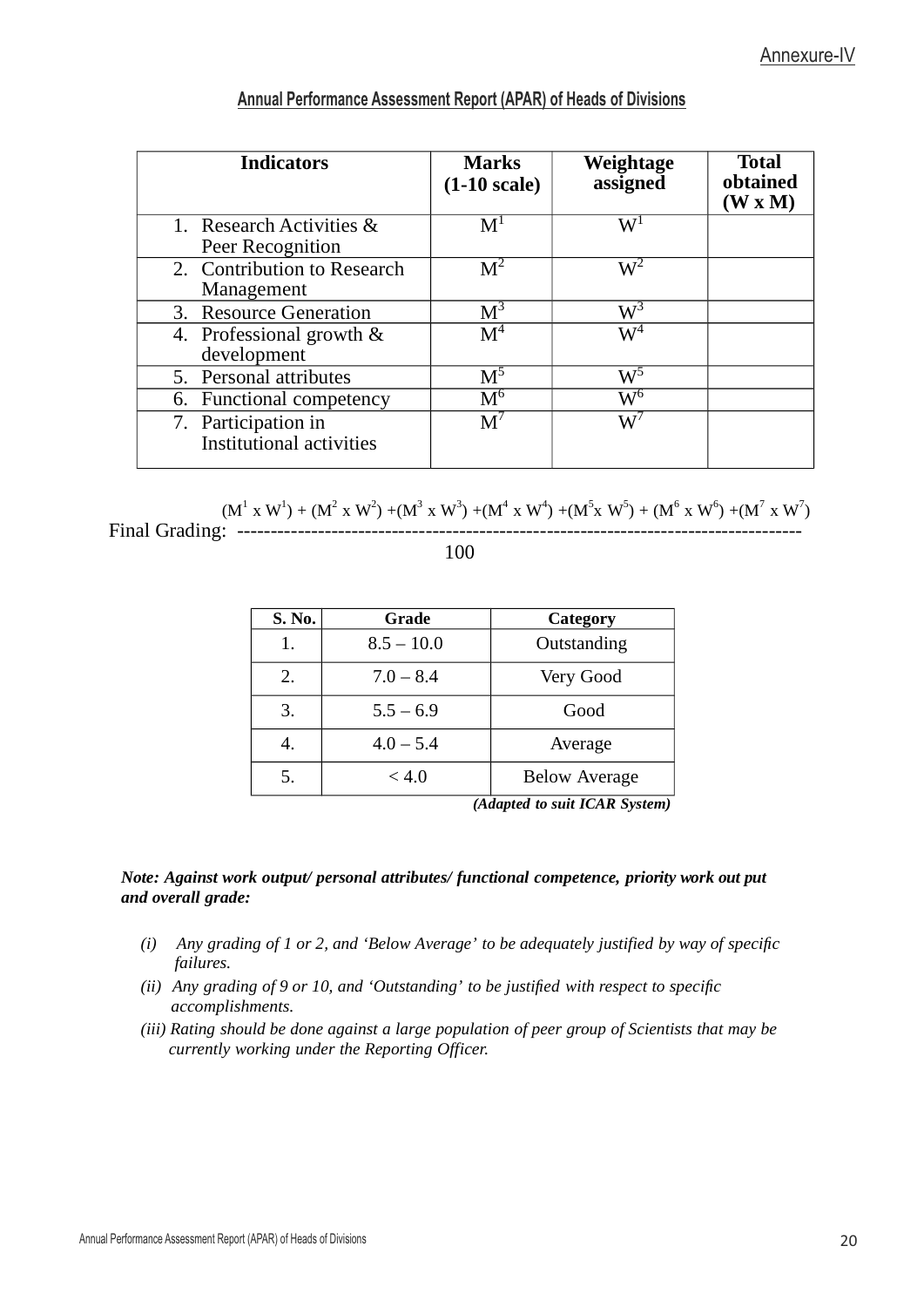#### **3.4 General Assessment:**

- (i) Please comment on the state of health of the Scientist.
- (ii) Please comment on the integrity of the Scientist by circling one of the following options:
	- Beyond doubt
	- Nothing adverse heard against \*
	- Doubtful

*Note: Instructions of Government of India to be followed in case of adverse remarks*

(iii) Please comment on the attitude of the Scientist towards Scheduled Caste / Scheduled Tribe / Weaker Sections of the Society; his / her understanding and willingness to deal with them.

(iv) Please comment on the major strengths of the Scientist.

(v) Suggested area of training/skill up-gradation.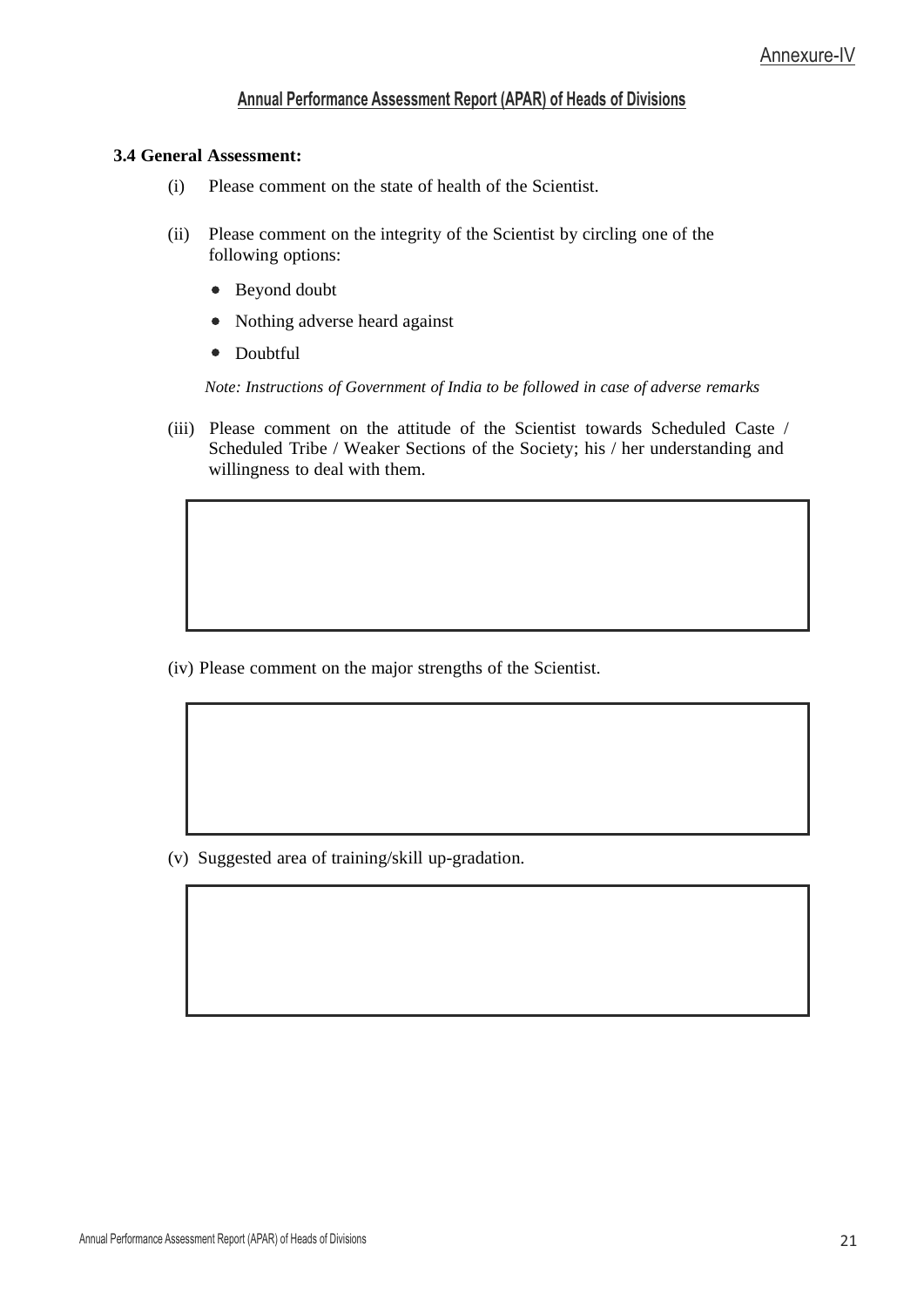#### **3.5 Overall Grading:**

Outstanding/ Very Good/ Good/ Average/ Below Average *(Based on the overall grade obtained at 3.3)*

**Signature of the Reporting Officer ……………………** 

**Name (in Block Letters) …………………………**

**Designation…………………………**

**Place:** 

**Date:**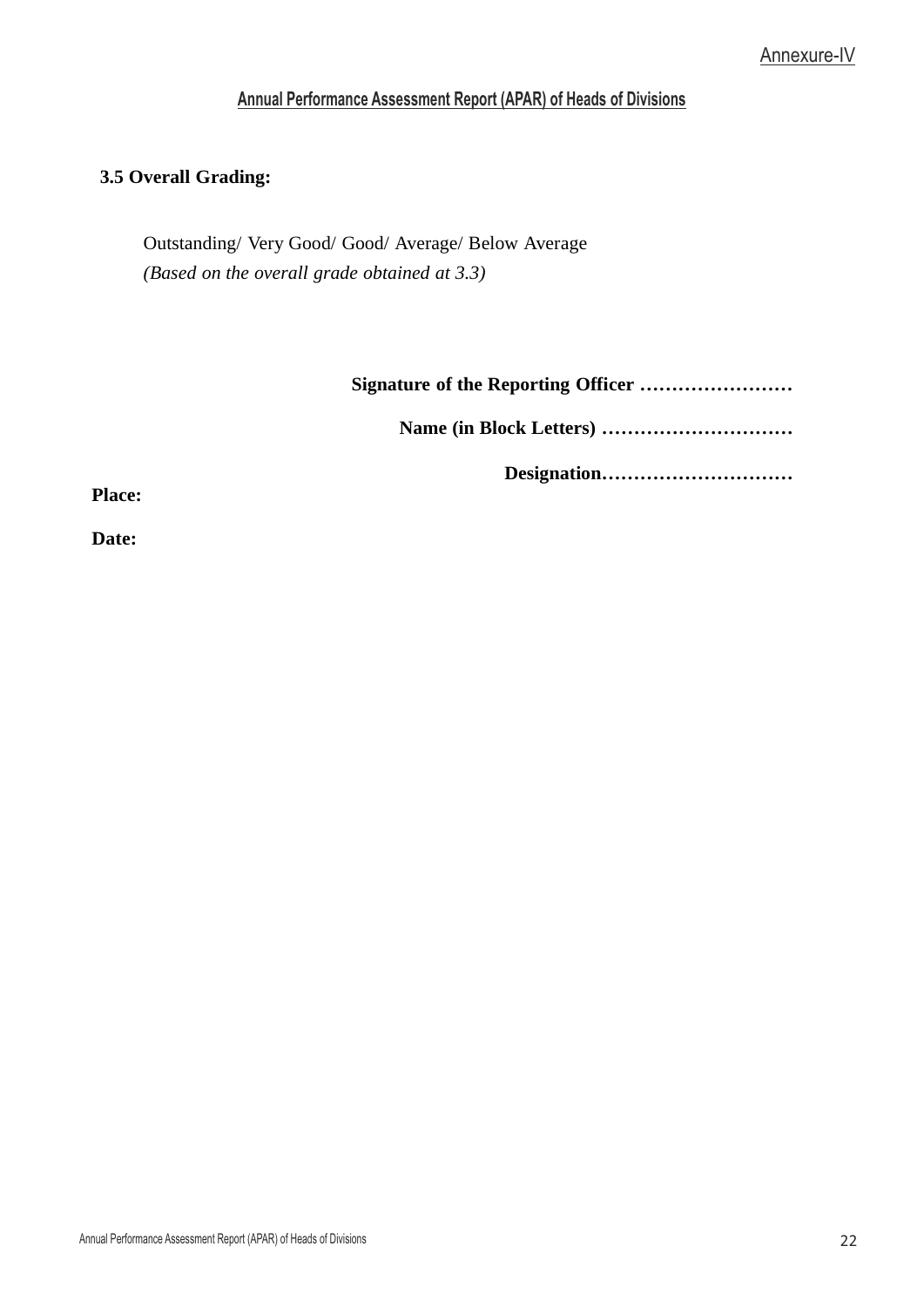- **3.6 Remarks and Overall Grading by the Reviewing Ofcer.**
	- **3.6.1 Length of service of the Scientist under your supervision and guidance.**
	- **3.6.2 Do you agree with the comments made by the Reporting Officer in 3.2? Is there anything you wish to modify? Please give reasons.**

| Section | Yes | ٦T | Remarks |
|---------|-----|----|---------|
|         |     |    |         |
| ぃぃ      |     |    |         |
|         |     |    |         |
|         |     |    |         |

### **3**.6.**3 Grading:** Outstanding/ Very Good/ Good/ Average/ Below Average

Justification if different from Reporting Officer

**Signature of the Reviewing Officer ……………………** 

**Name (in Block Letters)…………………………**

**Designation…………………………**

**Place :**

**Date :**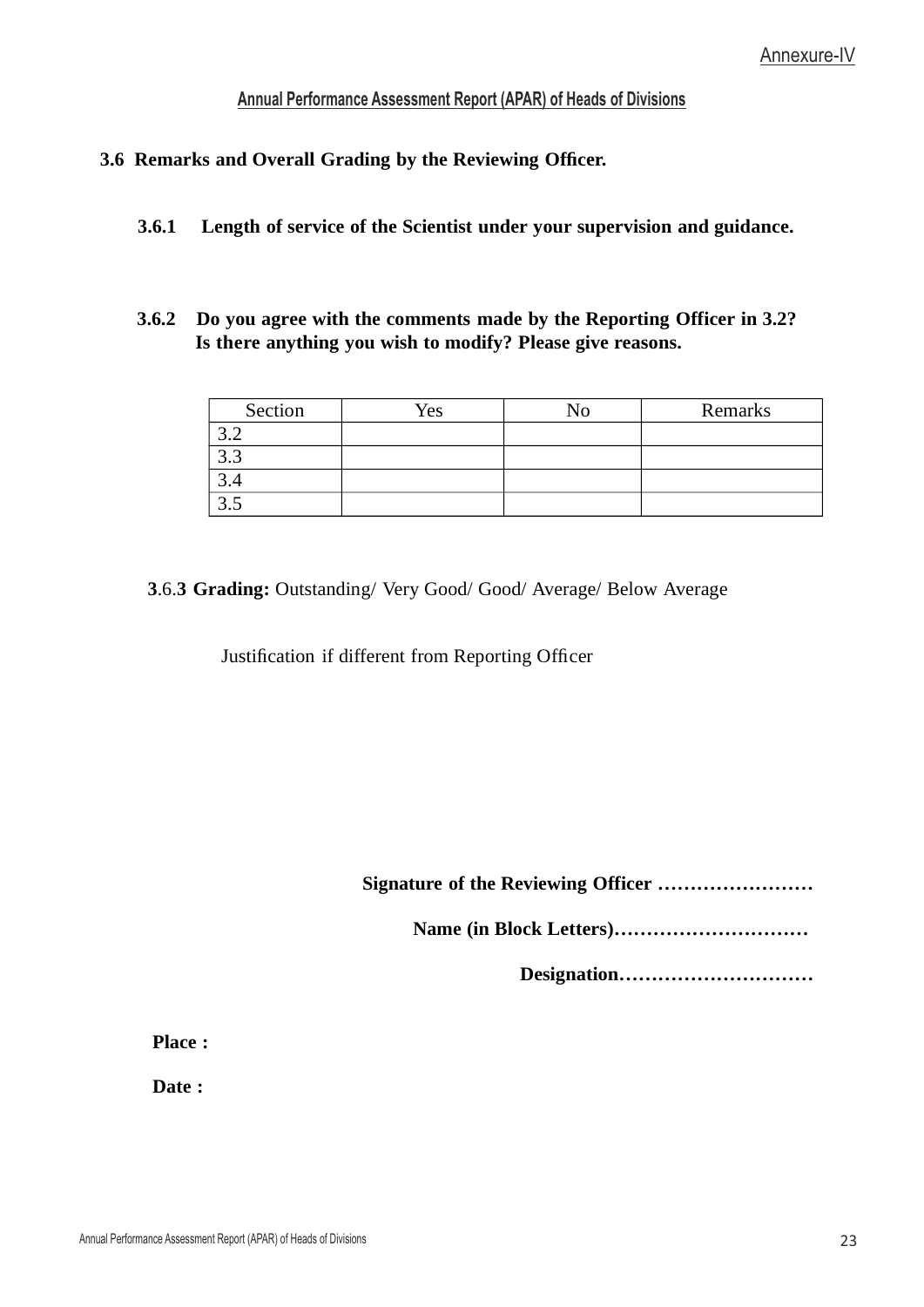# **Guidelines**

### **Annexure I. Filling of Annual Performance Assessment Report (APAR) Form**

- 1. The Annual Performance Assessment Report (APAR) form for the Scientific Personnel is to be filled by the concerned Administrative Office, the Scientist reported upon, the Reporting Officer and the Reviewing Officer.
- 2. Part-1 of the APAR is to be filled by the Administrative Office of the Institute/ Headquarters where the Scientist has been working in the period reported upon. Since this part involves details of the service of the scientist at various Institutes, his/her academic qualification and the nature of leave availed by him/her, he/she is required to submit all such information to the concerned Administrative Office from time to time.

While fillin g u p these ite ms, scientists may match them with what they have indicated in their six-monthly targets and achievements that are submitted on-line.

- 3. Part-2 of the APAR proforma endeavours at the self-assessment of the Scientist reported upon. The targets set and the achievements made, along with time spent, against each activity should be given. Also, the constraints faced in accomplishing these targets, if any, should be highlighted.
- 4. The Scientist being reported upon is required to submit a summary report in about 400 words on the most significant accomplishments during the year reported upon.
- 5. In Part-3.1 of the APAR proforma, the Reporting Officer is required to write the grade (score) on 1-10 scale against each of the listed indicators under the three parameters in order to more objectively assess the achievements of the Scientist reported upon using weighted average method. The final cumulative weighted average can thus be arrived and reported.
- 6. Additionally, the Reporting Officer has to offer his/her comments on general assessment for the Scientist reported upon.
- 7. In Part-3.2 of the APAR proforma, the Reviewing Officer shall express his/her agreement or suggest modifications on the assessment made by the Reporting Officer and then indicate his/her final grading.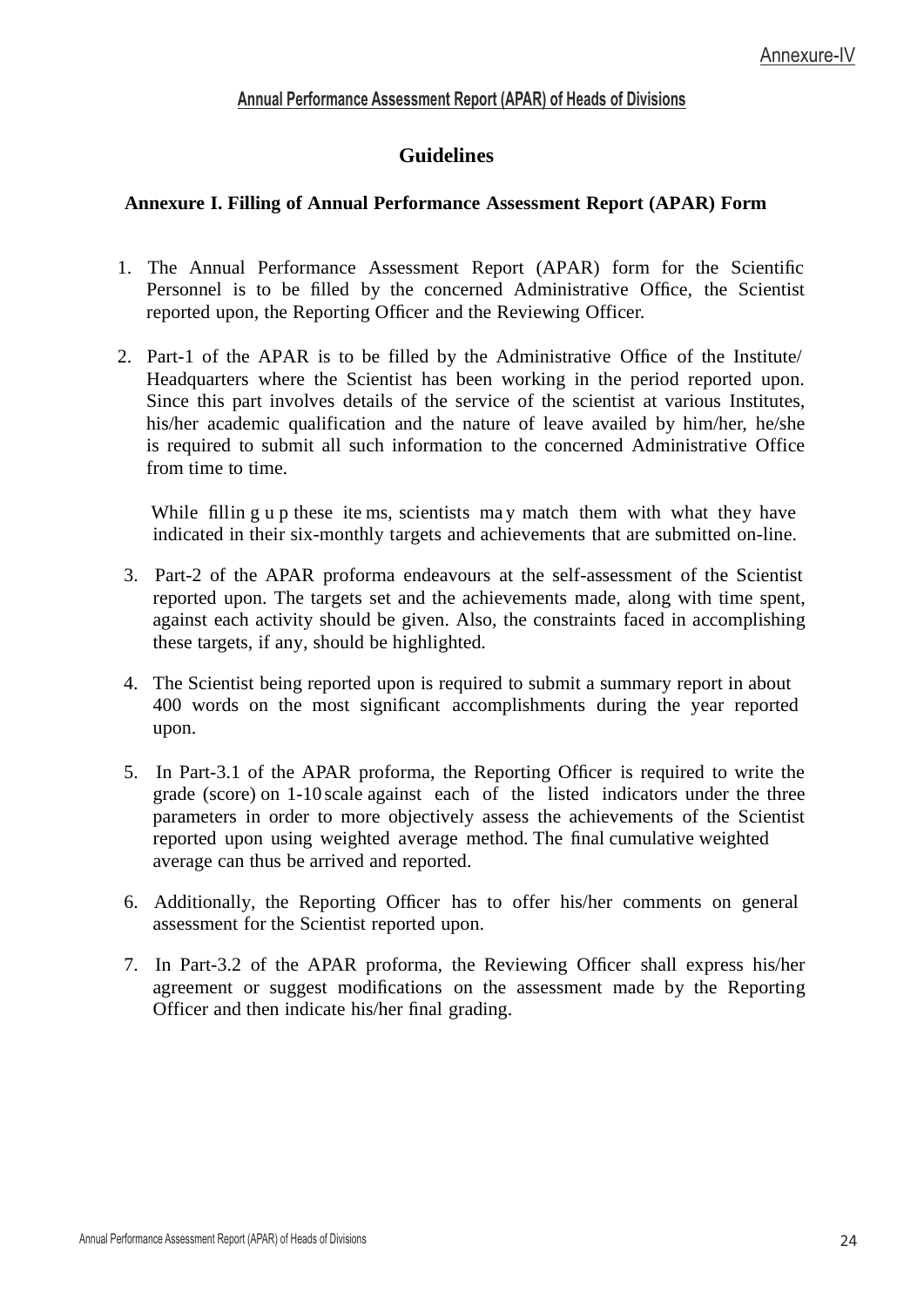#### **Annexure II: Setting Targets**

This is one of the basic requirements that is vital for proper assessment of the performance of scientists in ICAR. Quality of assessment can be greatly enhanced by paying due attention to this critical activity. This has to be necessarily a joint exercise by the Scientist reported upon and the Reporting Officer concerned. While the Scientist proposes targets for the coming year, in terms of distinct activities, the Reporting Officer accords concurrence. On this premise, the following form has to be completed within first 15 days of the reporting period to set realistic and acceptable targets. Also as a mid-year exercise, the targets agreed upon at the beginning of the year have to be reviewed again during September/October and minor changes are to be made wherever necessary.

Please indicate the major activities planned along with expected key outputs.

| S.<br>No. | <b>Major Activities</b><br><b>Planned</b> | On-going or<br><b>New</b> | <b>Time</b><br>Requirement (%)* | <b>Expected Key</b><br>Outputs** |
|-----------|-------------------------------------------|---------------------------|---------------------------------|----------------------------------|
| 1.        |                                           |                           |                                 |                                  |
| 2.        |                                           |                           |                                 |                                  |
| 3.        |                                           |                           |                                 |                                  |
| 4.        |                                           |                           |                                 |                                  |
| 5.        |                                           |                           |                                 |                                  |
| 6.        |                                           |                           |                                 |                                  |
| 7.        |                                           |                           |                                 |                                  |
| 8.        |                                           |                           |                                 |                                  |
| 9.        |                                           |                           |                                 |                                  |
| 10.       |                                           |                           |                                 |                                  |

*(Adapted from CSIR System)*

*\* Total should add up to 100%*

*\*\* Please quantify wherever possible*

**Accepted by the Reporting Officer Proposed by the Scientist**

**Name…………………………… Name……………………………**

**Designation…………………. Designation…………………**

**Signature with date………………. Signature with date………………..**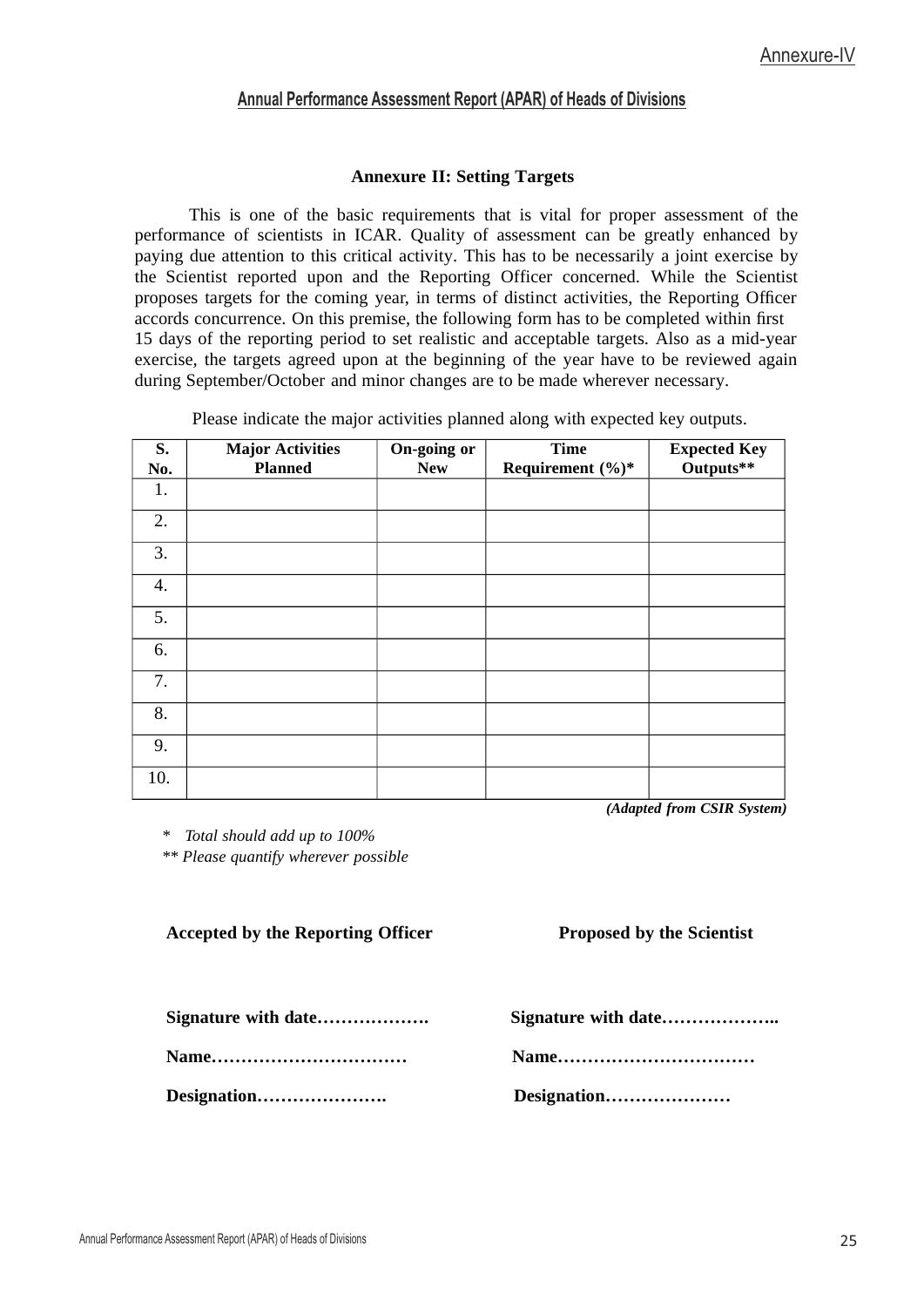# **Annexure III: Grading of Scientists by Reporting and Reviewing Officers**

#### **A. Weightage Factors**

Weightage for the parameters with reference to the different categories of scientists is placed in Table-A for reference.

| Parameters                                   | Weightage<br>( $W^1$ to $W^7$ ) |  |
|----------------------------------------------|---------------------------------|--|
| 1. Research Activities & Peer<br>Recognition | 30                              |  |
| 2. Contribution to Research<br>Management    | 30                              |  |
| 3. Resource Generation                       | 05                              |  |
| 4. Professional growth &<br>development      | 05                              |  |
| 5. Personal attributes                       | 10                              |  |
| 6. Functional competency                     | 10                              |  |
| 7. Participation in Institutional            |                                 |  |

**B. Grading:** Following guidelines may be observed to award grade (score) against each of the indicators included under the three major parameters considered for assessment.

## **B.1 Work Output - Professional**

i) Accomplishment of planned work / work allotted as per objects allotted *(level of meeting expected output).*

| Far below<br>expectation |  |  | <b>Meets</b><br>expectation |  | Consistently<br>exceeds |
|--------------------------|--|--|-----------------------------|--|-------------------------|
|                          |  |  |                             |  | expectation             |
|                          |  |  |                             |  |                         |

ii) Outputs *(quantum of various work outputs from research, education and extension activities like technologies, publications, academic programmes, training, transfer of technology, products developed, etc.).*

| Very low |  | Moderate |  |  | Very high |   |  |
|----------|--|----------|--|--|-----------|---|--|
|          |  |          |  |  |           | ັ |  |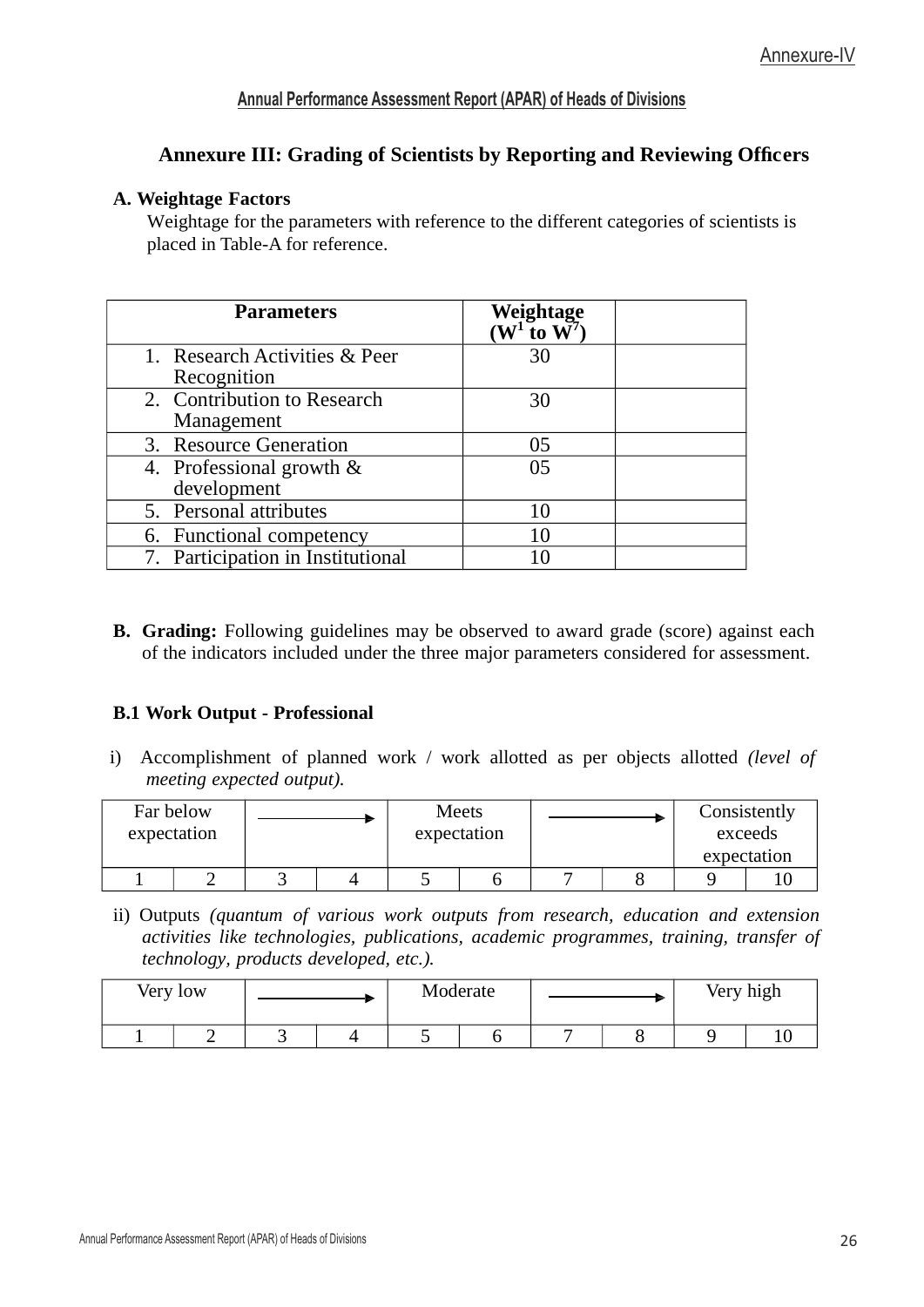iii) Quality of output *(how well meets the objectives; accuracy and thoroughness in handling the assigned work).*

| Poor quality |  | Assignments<br>carried out well<br>and in time |  |  | Exceeds all<br>measures for<br>expected<br>quality |  |
|--------------|--|------------------------------------------------|--|--|----------------------------------------------------|--|
|              |  |                                                |  |  |                                                    |  |

iv) Professional knowledge and skills and analytical ability *(depth and uniqueness of knowledge and skills; ability to identify cause of the problem by reducing it to signicant components in a logical and systematic manner, and use realistic approaches to solve it after systematic synthesis).*

| Very low | Moderate |  |  |  | Very high |   |  |
|----------|----------|--|--|--|-----------|---|--|
|          |          |  |  |  |           | ັ |  |

v) Accomplishment of exceptional work/ unforeseen tasks performed *(peer recognition of results of exceptional quality from tasks not included in the targets set at the beginning; special awards and rewards received).*

|  | No recognition |  |  | Moderate<br>recognition |  | Very high<br>recognition |  |
|--|----------------|--|--|-------------------------|--|--------------------------|--|
|  |                |  |  |                         |  | ັ                        |  |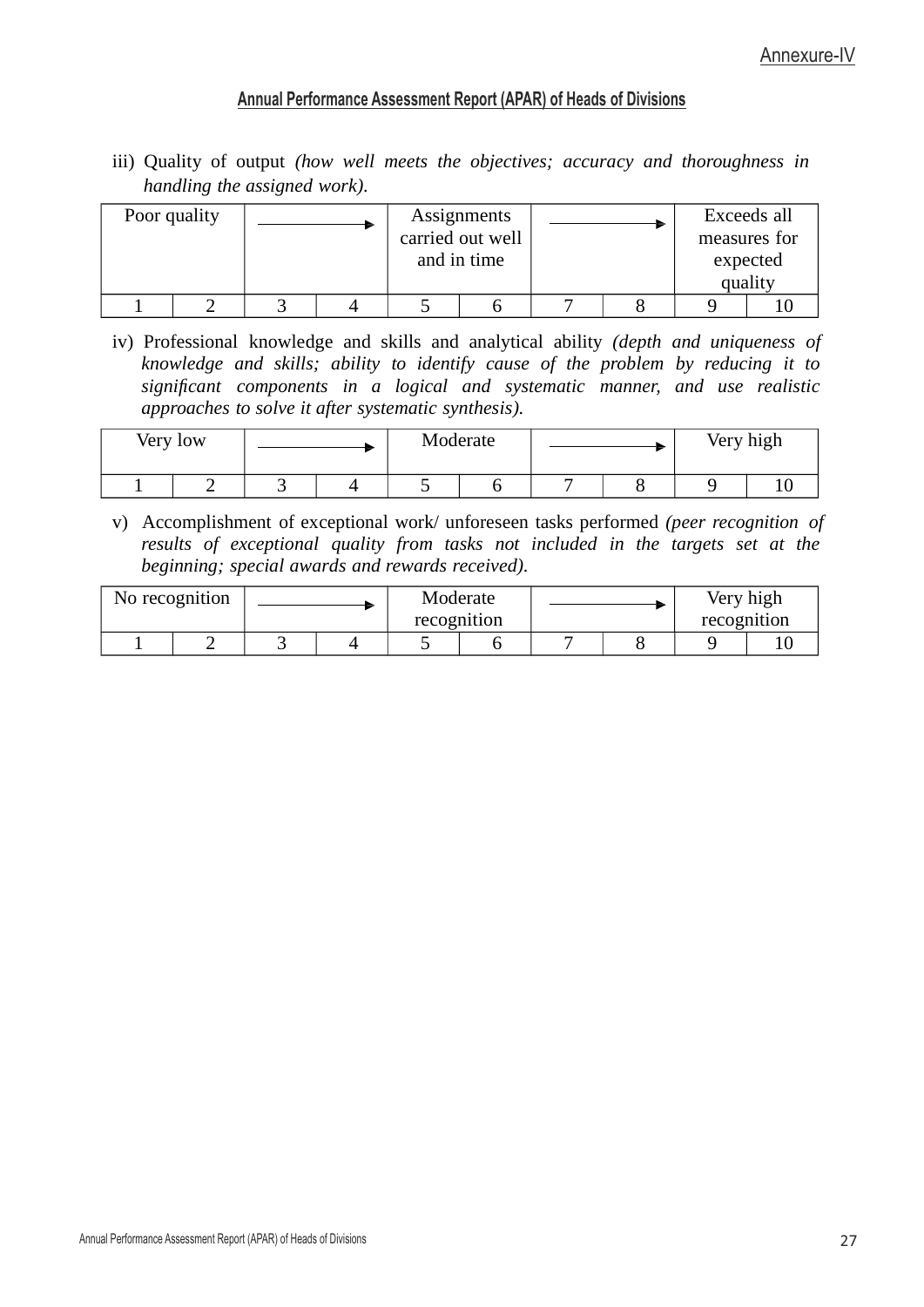# **B.2 Work Output – Institutional**

- 1) **Accomplishment of planned work/ work allotted as per the subjects allotted** *(level of meeting expected output).*
- a) Implementation of E-governance Schemes including ERP, Krishi, AYPM etc. (Effective & efficient implementation of priority schemes in timely manner)

| Very poor |  | Moderate |  | Very good |  |  |
|-----------|--|----------|--|-----------|--|--|
|           |  |          |  |           |  |  |

b) Digitization of land accounts. (Proper digitization of land record & its annual maintenances as per revenue code)

| Very poor |  |  |  | Moderate |  |  | Very good |  |
|-----------|--|--|--|----------|--|--|-----------|--|
|           |  |  |  |          |  |  |           |  |

c) Establishment of roof-top solar panel systems. (Taking into Nos. of panels installed, total capacity of power generation of panel and production in particular year).

| Very poor |  |  | . .<br>Moderate |  |  | ∨ery good |  |
|-----------|--|--|-----------------|--|--|-----------|--|
|           |  |  |                 |  |  |           |  |

d) Timely assessment of Technical, Administrative Staff and Scientists. (No. of staff for whose probation cleared or assessment done, on time and with delay)

| Very poor |  |  |  | Moderate |  |  |  | ∨ery good |  |
|-----------|--|--|--|----------|--|--|--|-----------|--|
|           |  |  |  |          |  |  |  |           |  |

e) Redressal of employee's grievances. (Record of redressal of employees grievances, conducting meeting of IJSC, I Grievance Committee, Women Committee etc. timely taking follow up action, hearing of cases related to service matter etc.

| Very poor |  |  | Moderate |  | Very good |
|-----------|--|--|----------|--|-----------|
|           |  |  |          |  |           |

f) Responsiveness to important communication from ICAR Hqrs. (Responsive towards communication received from ICAR Hqrs. Submission of timely reports to concerned authorities  $\prime$  officers of ICAR Hqrs.

| Very poor |  | Moderate |  |  | Very good |  |
|-----------|--|----------|--|--|-----------|--|
|           |  |          |  |  |           |  |

g) Implementation of flagship programmes of Ministries / Departments. (Implementation of flagship schemes of GOI/ICAR related agriculture, farmers, research and education.

| Very poor |  |  |  | $\blacksquare$<br>Moderate |  |  | 'ery good<br>ັ<br>◡ |  |
|-----------|--|--|--|----------------------------|--|--|---------------------|--|
|           |  |  |  |                            |  |  |                     |  |

*(Adapted from CSIR System)*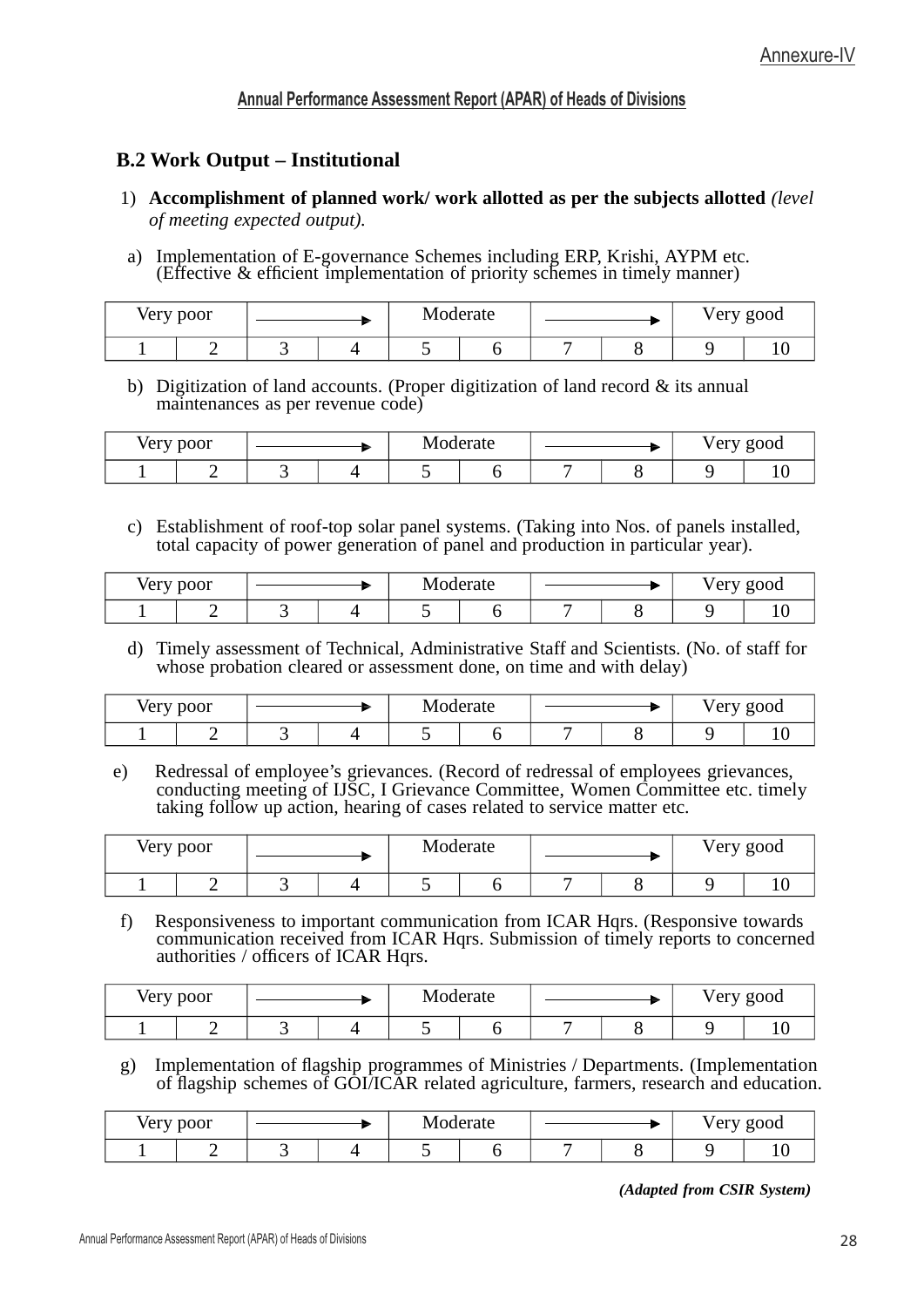### **B.3. Personal Attributes**

i) Attitude to work *(interest shown towards job; industrious and hardw orking, passion for excellence; readiness to accept change).*

| Very low |  |  | Moderate<br>ъ., |  |   | Very high |  |
|----------|--|--|-----------------|--|---|-----------|--|
|          |  |  |                 |  | - |           |  |

ii) Innovativeness and initiative *(ingenuity and creativity to evolve new ideas and concepts, and handle unusual situations; ability to recognize what needs to be done and organize things on the own to get started).*

| Very poor |  |  | Moderate |  |  | Very good |  |
|-----------|--|--|----------|--|--|-----------|--|
|           |  |  |          |  |  |           |  |

iii) Sense of responsibility *(commitment to institutional goals; exhibiting accountability for the assignments taken up).*

|                | Very low   |  | Moderate       |  | Very high      |
|----------------|------------|--|----------------|--|----------------|
|                | commitment |  | commitment     |  | commitment     |
|                | and        |  | and            |  | and            |
| accountability |            |  | accountability |  | accountability |
|                |            |  |                |  |                |

iv) Maintenance of discipline *(acceptance and delivery of assignments with a high sense of responsibility; punctuality; following institutional norms and procedures).*

| Highly<br>indisciplined |  | Disciplined |  |  | Very highly<br>disciplined |  |
|-------------------------|--|-------------|--|--|----------------------------|--|
|                         |  |             |  |  | ັ                          |  |

v) Communication skills *(ability to listen; effectively organize, present and sell ideas and information orally and by writing to others).*

| Very low |   | Moderate |   | Very high |  |
|----------|---|----------|---|-----------|--|
| -        | ້ | ີ        | − | ັ         |  |

vi) Leadership qualities *(ability to develop vision, foresight and judgment; properly judge and delegate assignments to others; create and maintain suitable work climate to get the best out of people; maintain poise under pressure).*

| Very poor |  | Moderate |  | Exceptional |  |
|-----------|--|----------|--|-------------|--|
| -         |  |          |  |             |  |

vii) Inter-personal relations *(tact, courtesy and sincerity in personal contacts; friendliness and helpfulness to secure cooperation from others without positional authority).*

| Very poor | Moderate |  |  | Very good |  |  |  |
|-----------|----------|--|--|-----------|--|--|--|
|           |          |  |  |           |  |  |  |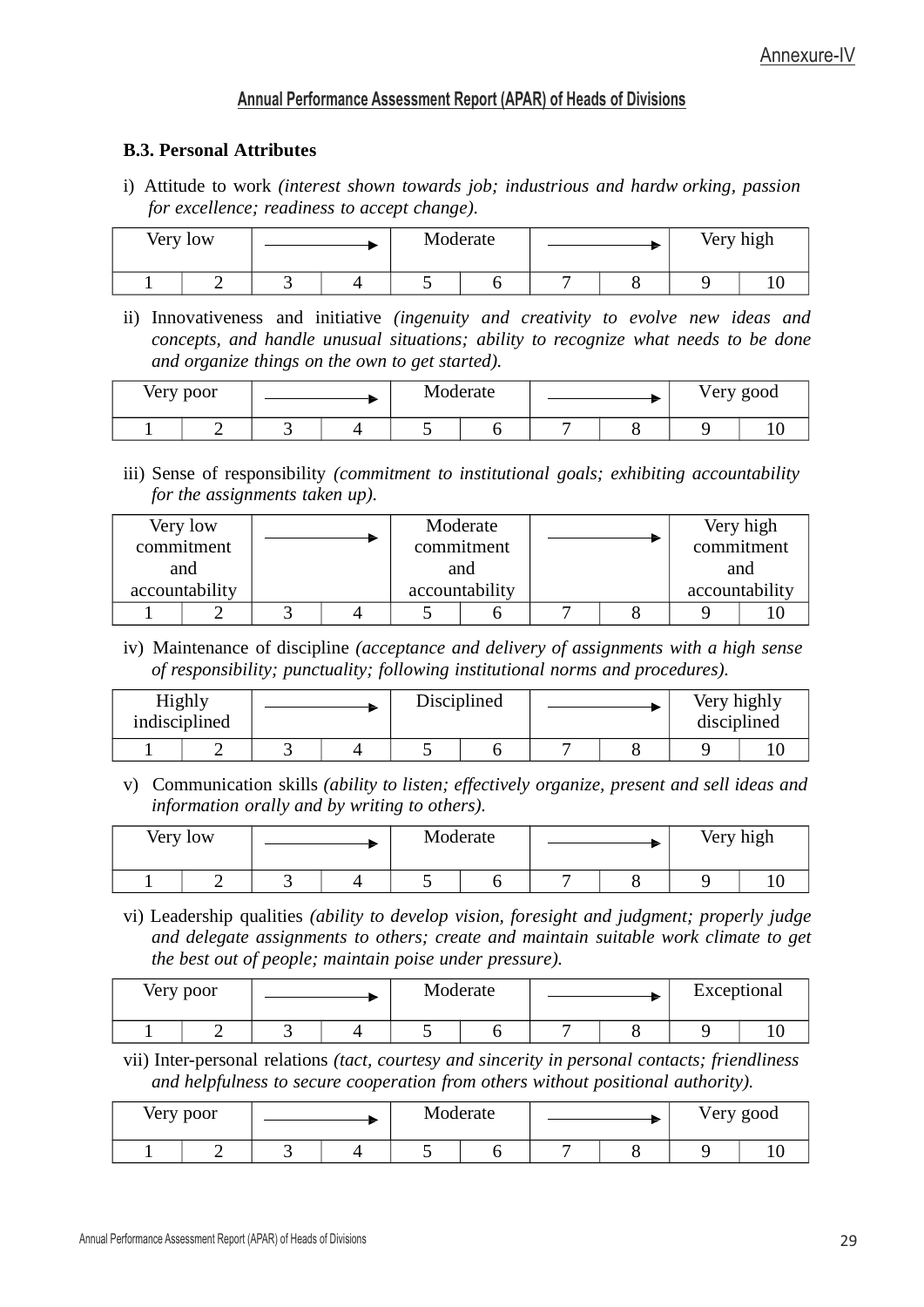#### **B.4. Functional Competence**

i) Knowledge of rules/ regulations/ procedures in the area of function and ability to apply them correctly *(aptitude and potential for general administration).*

| Very poor | Moderate<br>Very good |  |  |  |  |  |  |
|-----------|-----------------------|--|--|--|--|--|--|
|           |                       |  |  |  |  |  |  |

ii) Managerial skills *(ability to plan, schedule and organize work by making effective use of available resources; set realistic goals and workable course of action; effectively monitor the progress and evaluate the results).*

| Very low |   | Moderate |  |   | Very high |  |
|----------|---|----------|--|---|-----------|--|
|          | ◡ |          |  | - |           |  |

iii) Strategic planning ability *(evolving appropriate strategies, plans and schedules and making adjustments as per the emerging needs while still maintaining the overall effectiveness).*

| Very low |  | Very high<br>Moderate |  |  |  |  |  |
|----------|--|-----------------------|--|--|--|--|--|
|          |  |                       |  |  |  |  |  |

iv) Decision making ability *(developing alternative courses of action based on collection and analysis of factual information, and willingly taking decisions in a timely and effective manner).*

| Very low |  |  | Moderate |  | Very high |  |
|----------|--|--|----------|--|-----------|--|
|          |  |  |          |  |           |  |

v) Coordination ability (*coordinating various purpose-oriented activities undertaken by ensuring active participation and cooperation of people associated with them).*

| Very low |        |  |  | Moderate |  | Very high |
|----------|--------|--|--|----------|--|-----------|
|          |        |  |  |          |  |           |
|          | ◡<br>◡ |  |  |          |  |           |

vi) Ability to motivate and develop the scientists and other staff working with them *(encouraging the scientists and other staff by according due recognition to their efforts and suitably rewarding them; developing and executing necessary HRD plans for their professional and personal growth and development).*

| Very low |  | Moderate |  |   | Very high |
|----------|--|----------|--|---|-----------|
|          |  |          |  | ັ |           |

vii) Resource generation *(ability to mobilize additional funds through outside projects, consultancy services and commercialization of technologies).*

| None |  | Something | Appreciable |  |  |  |
|------|--|-----------|-------------|--|--|--|
|      |  |           |             |  |  |  |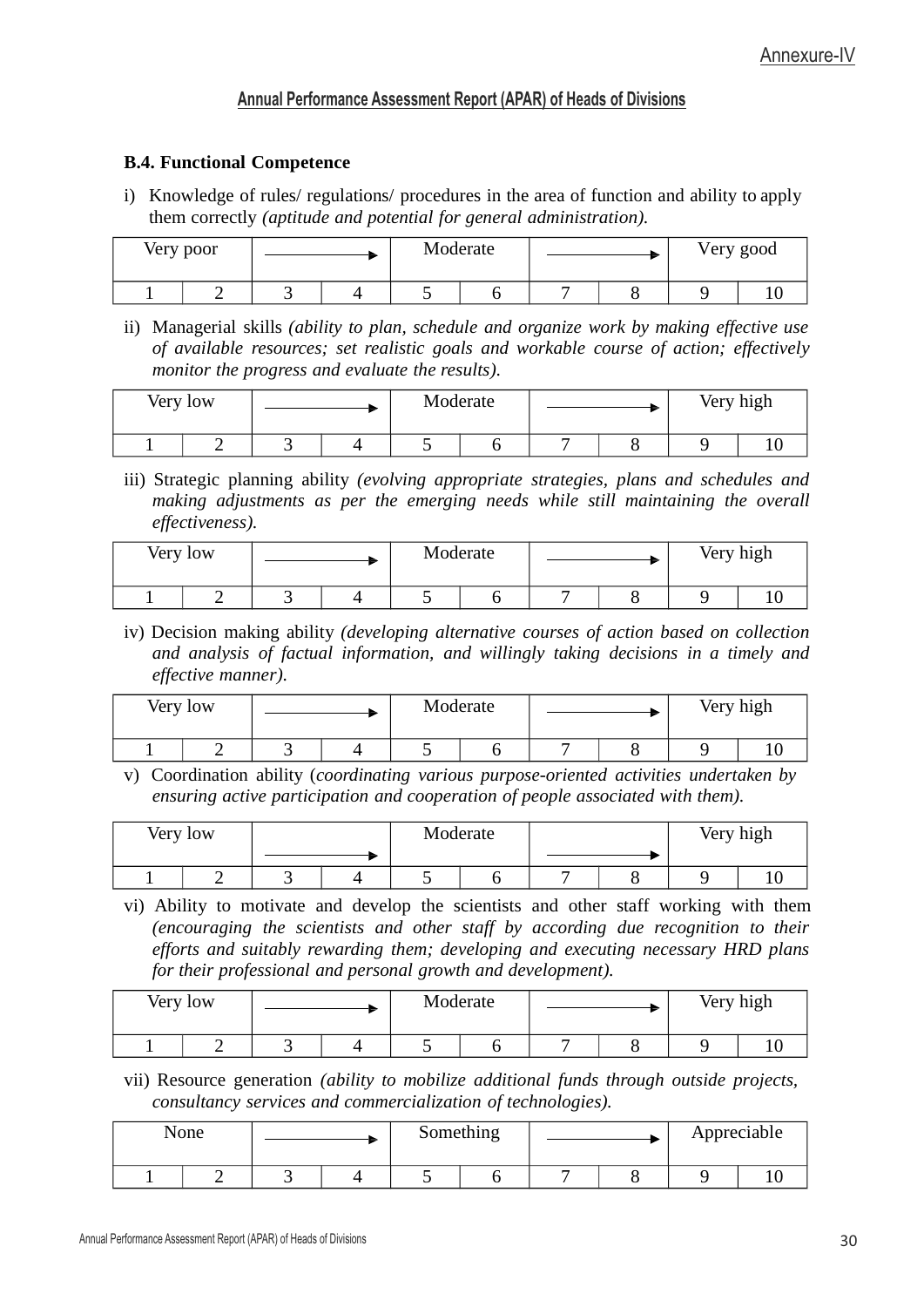viii) Budget utilization *(extent of utilization of budgetary allocation to various activities approved by the competent authority).*

| Less utilized |  | Fully utilized<br>Partly utilized |  |  |  |  |  |
|---------------|--|-----------------------------------|--|--|--|--|--|
|               |  |                                   |  |  |  |  |  |

*(Adapted from CSIR System)*